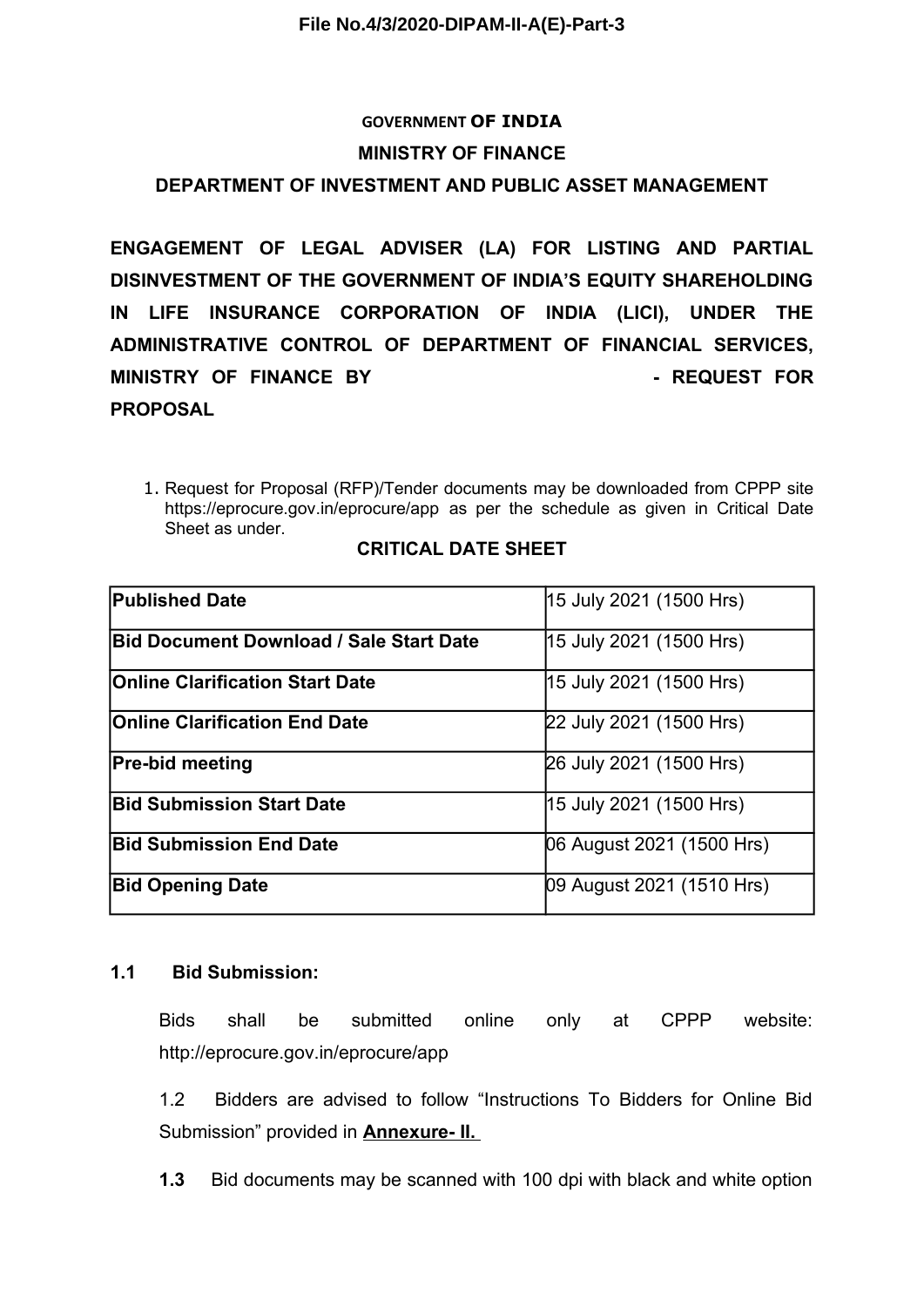which helps in reducing size of the scanned document.

1.4 Not more than one bid shall be submitted by one bidder or bidders having business relationship. Under no circumstance will father and his son(s) or other 'relative' or 'related parties', as the case may be, as defined under the Companies Act 2013 would be allowed to bid for the same contract as separate competitors. A breach of this condition will render the bids of both parties liable to rejection.

1.5 Bidder who has downloaded the bid from Central Public Procurement Portal (CPPP) website https://eprocure.gov.in/eprocure/app, shall not tamper/modify the bid form including downloaded price bid template in any manner. In case if the same is found to be tampered /modified in any manner, bid will be completely rejected, EMD/ non-returnable Fee would be forfeited and bidder would be liable to be banned from doing business with DIPAM.

1.6 Intending Bidders are advised to visit this website regularly till closing date of submission to keep themselves updated as any change/ modification in the 'Request for Proposal (RFP)' will be intimated through this website only by corrigendum / addendum/ amendment.

1.7 Bids will be opened as per date/time as mentioned in the RFP Critical Date Sheet. After online opening of Technical-Bid the results of their qualification as well as Price-Bid opening will be intimated latter.

#### **2. Introduction**

2.1 The Life Insurance Corporation of India (hereinafter referred to as "LICI" or as Corporation), a statutory Corporation constituted under the LIC Act 1956, is a leading life insurer of India wholly owned by the Government of India ("GoI" or "Government"). LICI has three branches outside India in UK, Fiji and Mauritius, a wholly owned subsidiary in Singapore and Joint Ventures in Bahrain, Kenya, Sri Lanka, Nepal, Saudi Arabia and Bangladesh. Its subsidiaries in India include LIC Pension Fund Ltd, and LIC Cards Services Ltd. Its associates include IDBI Bank Ltd, LIC Mutual Fund. and LIC Housing Finance Limited.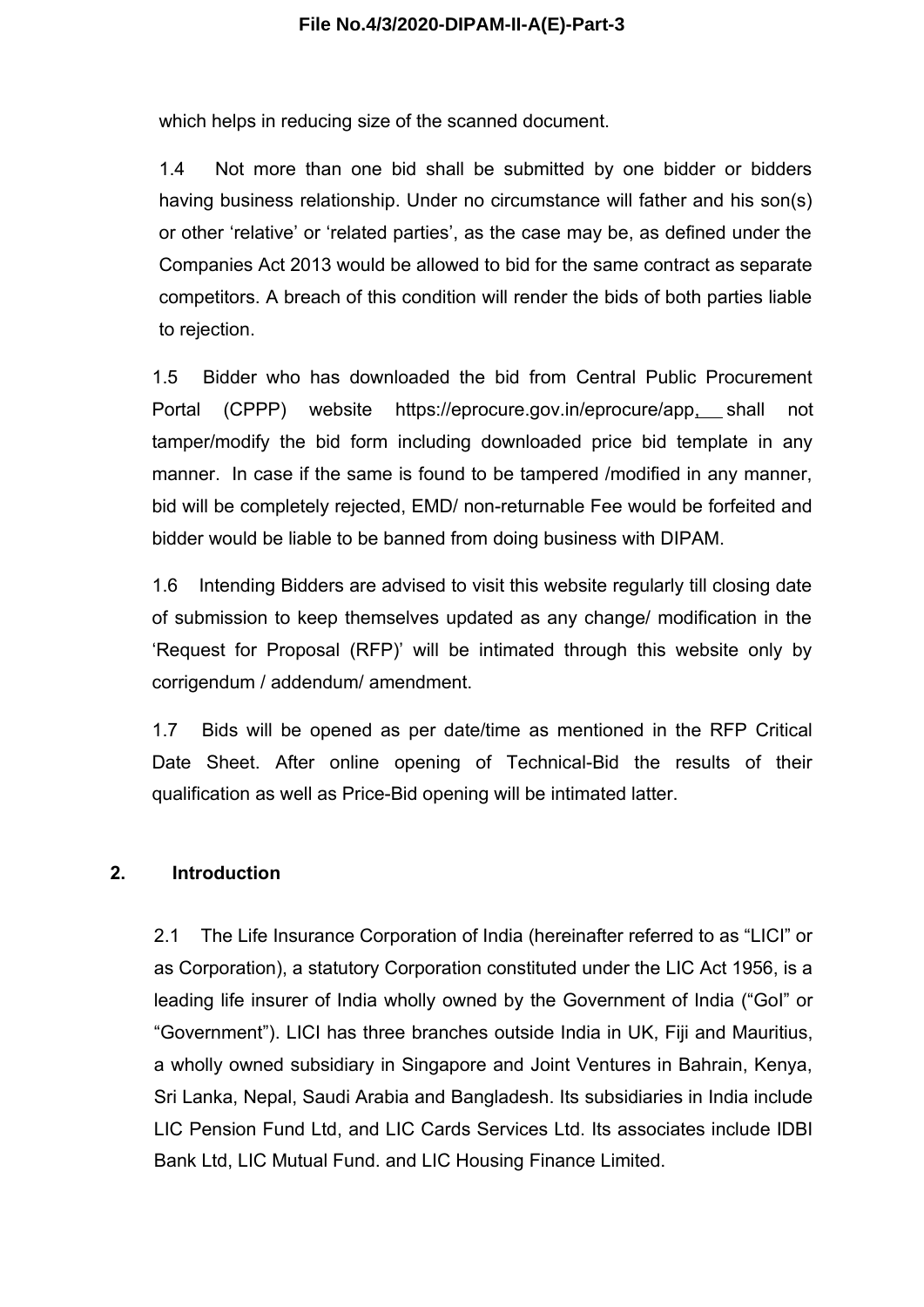2.2 In Budget speech of 2020-21, Finance Minister, inter-alia, made the following announcement-"Listing of companies on stock exchanges discipline a company and provides access to financial markets and unlocks its value. It also gives opportunity for retail investors to participate in the wealth so created. The Government now proposes to sell a part of its holding in LICI by way of Initial Public Offer (IPO).

2.3 The listing of shares of the LICI on stock exchanges would entail part-sale of Government's stake in LICI and to raise fresh equity share capital for LICI , through a prospectus based "Initial Public Offer" (IPO) in the domestic market as per SEBI Rules and Regulations.

2.4 The percentage of paid-up equity to be issued/divested as part of the IPO will be determined based on the post issue capital of LICI calculated in consonance with the clause 19 (2) of the Securities Contracts (Regulation) Rules, 1957 (SCRR). A part of the public offering may be reserved for employees and policyholders of LICI.

#### 3. **Proposal**

3.1 The Department of Investment and Public Asset Management (DIPAM), on behalf of Government of India, requires the services of reputed Law Firms with experience and expertise in Initial/Further Public Offerings in capital markets to act as Legal Advisors and to assist the Government in the process. **The Domestic Law Firm will act as the Legal Adviser to the transaction and should submit proposal in consortium with an International Law Firm of Repute, with similar experience and expertise in Public Offerings in capital markets.** 

3.2 The confirmation letter duly signed by the authorized signatory of the Consortium Partners (International Law Firm) may be furnished along with the proposal, in support of their willingness to be a part of the Consortium.

3.3 The scope of work of domestic Law Firm is as detailed in **Annexure-III** and that of the International Law Firm is as detailed in **Annexure-IV.**

#### **4. Proposal format**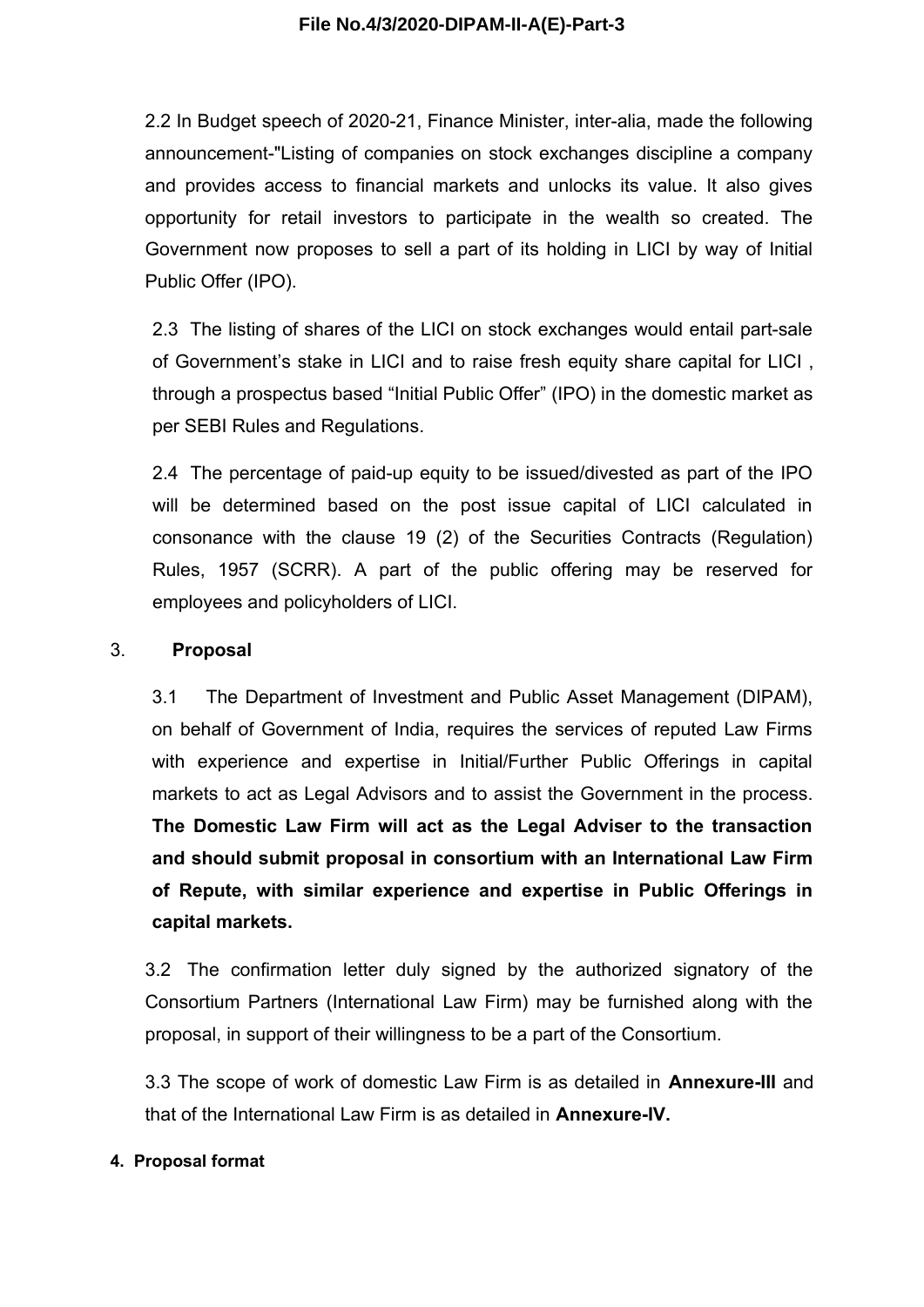4.1 Interested Law Firm may submit their Proposal in the following format. Information in respect of the International Law Firm may also be submitted in this format.

4.2 Bidders submitting the proposals should note that the International Law Firm with whom they decide to tie up should have the relevant experience of managing Indian Capital market transactions i.e. IPOs/FPOs (Rule 144A or Reg S transactions) as advisers to the issuer or underwriters with drafting responsibility for the customary sections of the offer document and preparing international wraps together with requisite experience and capacity to issue10b-5 letter (Under relevant rules of US SEC Act) or to issue any other opinion required for capital market transactions as is customary or mandatory.

## **4.3 Format for proposal**

The Proposals are to be submitted in detail as indicated in the following Sections. The weightage for evaluation of the Legal Advisers in respect of each criterion has been indicated against each Section.

**Section A: Experience and capability in handling Initial Public Offerings:** (Weightage for evaluation 25/100)

- i. Profile of the organization
- ii. Capability, capacity and previous experience of the Firm and expertise in handling such assignments.
- iii.Details of domestic/international offerings handled as Legal Adviser to the Issuer/ Company/ BRLMs.
- iv. Details of domestic/international public offering as Legal Adviser to Issuer/Company/BRLMs in the area of Banking, Financial Services and Insurance sector
- v. Details of initial public offerings managed as legal adviser to the Issuer/ Company/ BRLMs, are to be furnished in the format given in **Annexure I**, in the respective bids. Details should include the name of the company and issue size for period between  $1<sup>st</sup>$  April, 2016 to  $31<sup>st</sup>$  March, 2021. Details to be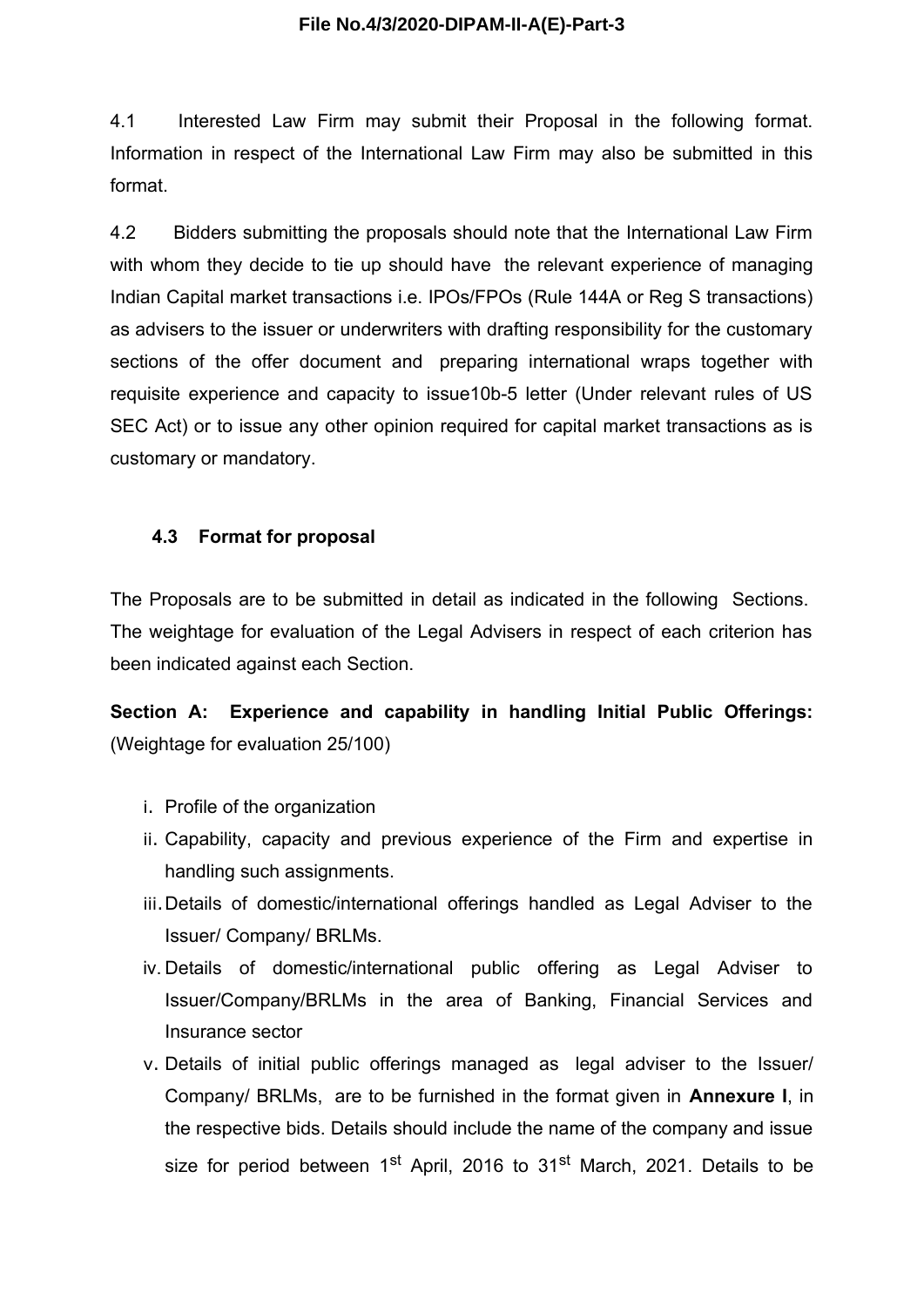provided for both domestic and international Legal Adviser.

vi. Demonstrate the ability to work with Government and in coordination with BRLMs and other intermediaries as a part of team, including ability to coordinate the work of International Law Firm.

#### **Section B: Infrastructure & Manpower:** (Weightage for evaluation 25/100)

- i. Details of infrastructural facilities like office, manpower etc. in India (specifically Mumbai & Delhi) and abroad,
- ii. Detailed profile of the core and support teams (with CVs of each team member detailing qualification and relevant experience) that will be deployed on each assignment in the event of selection.

**Section C: Understanding of the Regulatory framework:** (Weightage for evaluation 15/100)

- i. Demonstrate understanding of the legal, policy & regulatory issues in Public Offerings, i.e. SEBI, IRDAI, RBI, Companies Act, FDI etc.
- ii. Indicate your expertise in handling the regulatory requirements and securing the required approvals from the concerned authorities.
- iii.Past experience of dealing with such capital market transactions in the life insurance space

**Section D: Indicative Timeline:** (Weightage for evaluation 10/100)

- i. Demonstrate ability to deliver in accordance with tight timetable requirements and the ability to commit key personnel for the entire duration of the transaction.
- **Section E: Strategy for the Initial Public Offerings: (Weightage for evaluation**  25/100)
	- i. Indicate intended approach to the proposed transactions including the sequencing of the transaction.
	- ii. Indicate strength in due diligence required for the public offerings and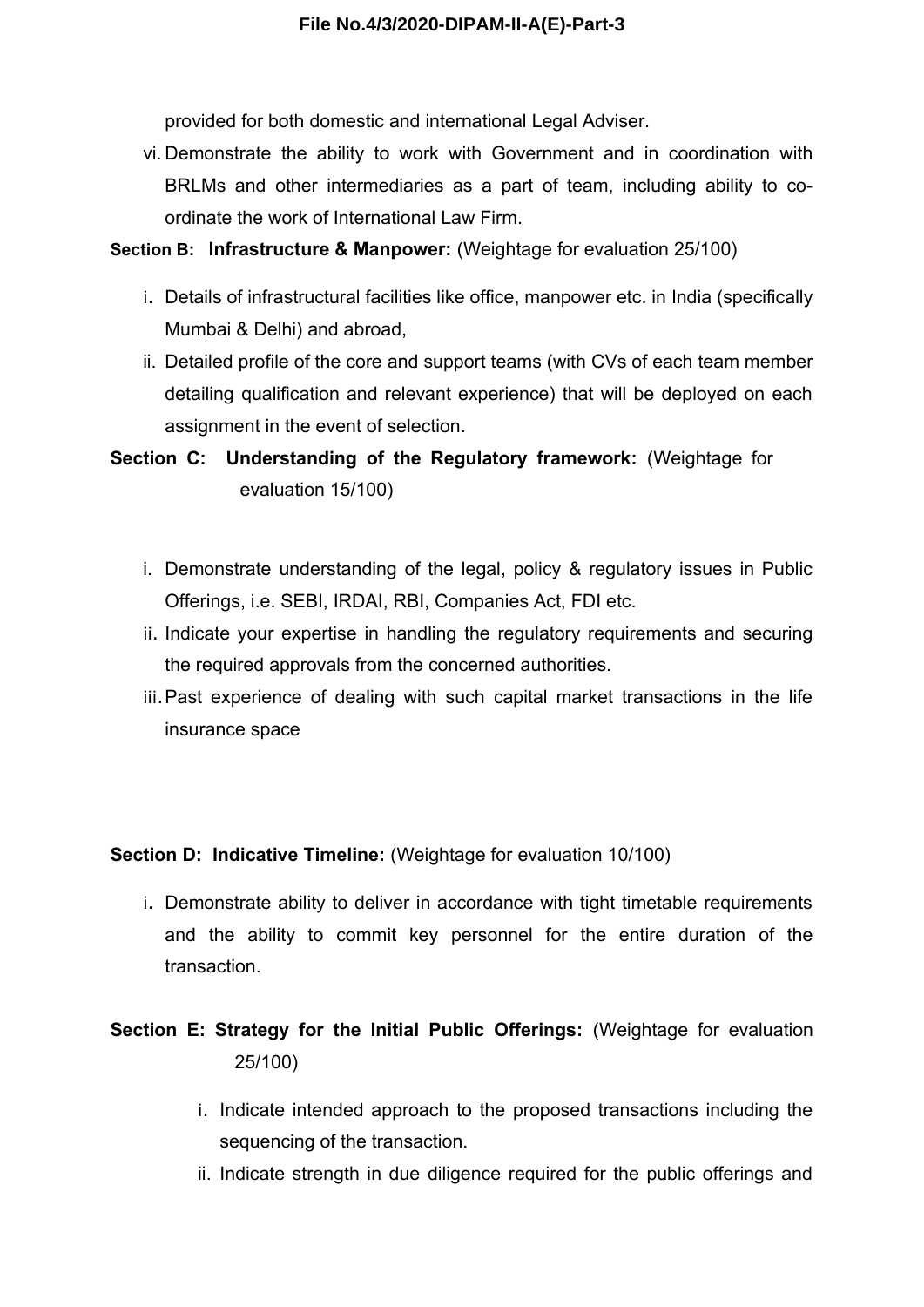advising Issuer on uploading data in the dataroom in an organized manner and preparation of deal bible

iii.Demonstrate capability of preparing quality document to be filed with Stock Exchanges, SEBI (preparation of the DRHP/RHP) and other regulatory authorities or the agreements that are required to be entered into in the course of the transaction.

#### **5. Undertaking – To be furnished along with the proposal**

*"We certify that there has been no conviction by a Court of Law or indictment/adverse order by a regulatory authority for a grave offence* (as defined in O.M. No. 5/3/2011-Policy dated  $8^{th}$  June, 2011 – Annexure-VII) *against us or [any person, entity, partnership concern, body corporate or trust which is controlled by our concern or which controls our concern ("Affiliates")][1] OR [ any of our parent, subsidiaries or associate companies as defined under Companies Act, 2013("Affiliates")][2] . It is further certified that there is no investigation pending against us or It our Affiliates or the CEO, Directors/ Managers / key employees or Partners of our concern or of our Affiliates, except as explicitly disclosed, in a case, which, if decided against, shall render us ineligible. is certified that no conflict of interest as defined in O.M. No. 5/3/2011-Policy dated 8th June, 2011), exists as on date except as explicitly disclosed and if in future such a conflict of interest arises, we will intimate the same to the Government of India/LICI.*

*Further, we certify that as on the date we are not advising or acting on behalf of or associated with any other person or entity (including any company, partnership, proprietary concern or individual or an HUF or association of persons or body of individuals) which is engaged in the same line of business as that of LICI, in respect of any transaction of same nature as the transaction for which the Government and/ or LICI (being disinvested) is proposing to select the Adviser, except for the list of the mandates, duly signed by us, in the same line of business and for the same type of transaction, as enclosed.*

*Further, we certify and undertake that for a period commencing from the date of our appointment (if so appointed) as the Adviser till the completion of the transaction, we shall keep the Government/LICI informed of any mandate/contracts entered into, to advice or act on behalf of or associate ourselves with, any other person or entity (including any company, partnership, proprietary concern or individual or an HUF or association of*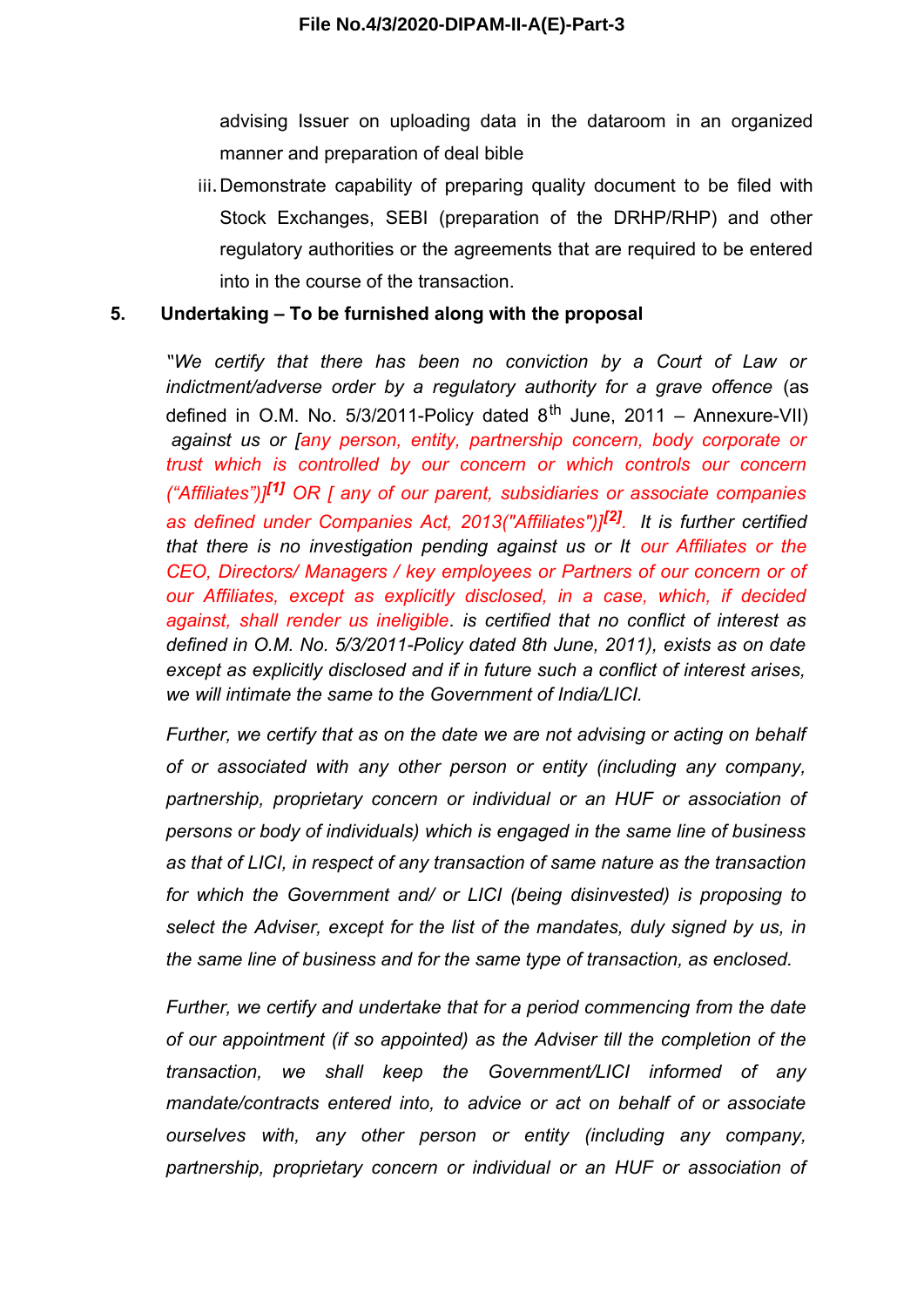*persons or body of individuals) which is engaged in the same line of business as that of LICI, in respect of any transaction of same nature as the transaction in respect of which we have been appointed as the Adviser."*

(The certificate should be signed by the authorized signatory of the Bidder.)

**Note:** 

- i. *The content of the certificate must not be changed. Clarification, if any, may be provided separately. In case any disclosures are made towards ongoing investigations or conflict, the decision of DIPAM on impact of such disclosure on the eligibility of Bidder shall be final and binding.*
- ii. *In O.M. No. 5/3/2011-Policy dated 8th June, 2011 "Sister concern" should be read as :*

*For a Company - "Parent, Subsidiary and Associate"*

*For others - any person, entity, partnership concern, body corporate or trust which is controlled by the concern or which controls the concern*

iii.*For the purposes of this RFP, the term 'Adviser' shall be read to mean Legal Adviser appointed for the IPO of LICI*

#### **6. Submission of Proposal**

6.1 The proposals are required to be submitted in two Covers as per the following:

**(i) Cover 1 (online)** Technical bid as per format in paragraphs 4.3 above, to be uploaded by bidders online to CPP portal before bid submission end date/time as per critical date sheet and shall contain the following:

**(a)** List of IPOs managed as Legal Adviser to the Issuer/ Company/ BRLMs as per **Annexure-I.**

> **(b)** Certificate, duly signed by the authorized signatory of the bidder as per **Annexure-VII** mentioned in para 5. In case the certificate is not appropriately signed, digitally or otherwise, the proposal may be rejected by DIPAM.

**(c) T**ender acceptance Letter as per **Annexure – V**

**Note:** *The bidders are also required to send soft copy of the technical*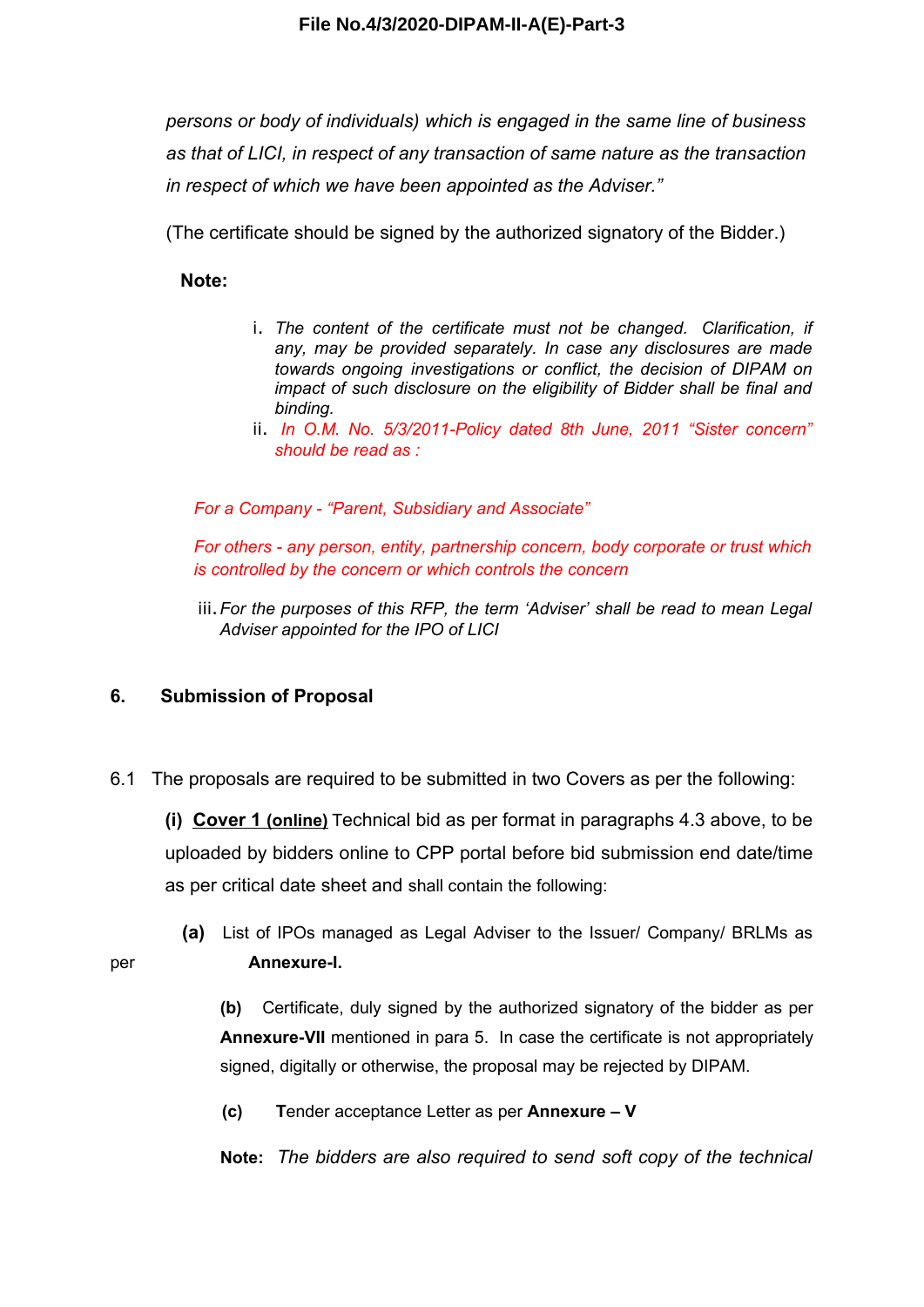*bid through email to the officer mentioned in para 11 below after the opening of the bids.* 

**(ii) Cover 2 (online)** containing the Financial bid that should be submitted in the BoQ format provided online along with the Tender document, to be opened only after the presentations and of only those parties who qualify in the technical evaluation. The bids will be opened in the presence of the bidders (who are technically qualified based on presentations) immediately after the presentations. Bids with conditionality will be summarily rejected.

6.2 Bids shall be uploaded online to CPP portal before bid submission end date/time as per critical date sheet. Manual bid submissions will not be accepted.

6.3 The Proposals will be downloaded from the CPP Portal and opened by the Technical Bid - Opening Committee to check the veracity of the documents as per critical date sheet.

6.4 The Government reserves the sole right to accept or reject any or all Proposals thus received without assigning any reasons thereof.

#### 7. **Pre-Bid Meeting**

7.1 A pre-bid meeting will be held online as per critical date sheet, and VC link will be provided to those only who will send their queries, if any, in advance as per the Critical Date Sheet, by e-mail to the Officer mentioned in para 11 below.

#### **8. Evaluation process**

8.1 Qualified and interested Law Firms (applicants), together with the Consortium Partner (International Law Firm), will be required to make a presentation in respect of their Proposal before a Selection Committee. The schedule of presentation will be posted on DIPAM's website (www.dipam.gov.in), in due course.

8.2 The Selection Committee will evaluate the applicants on the criteria, mentioned in para 4.3 above and based on their Proposal and presentation; short-list them for considering their financial bids. Only the applicants scoring 70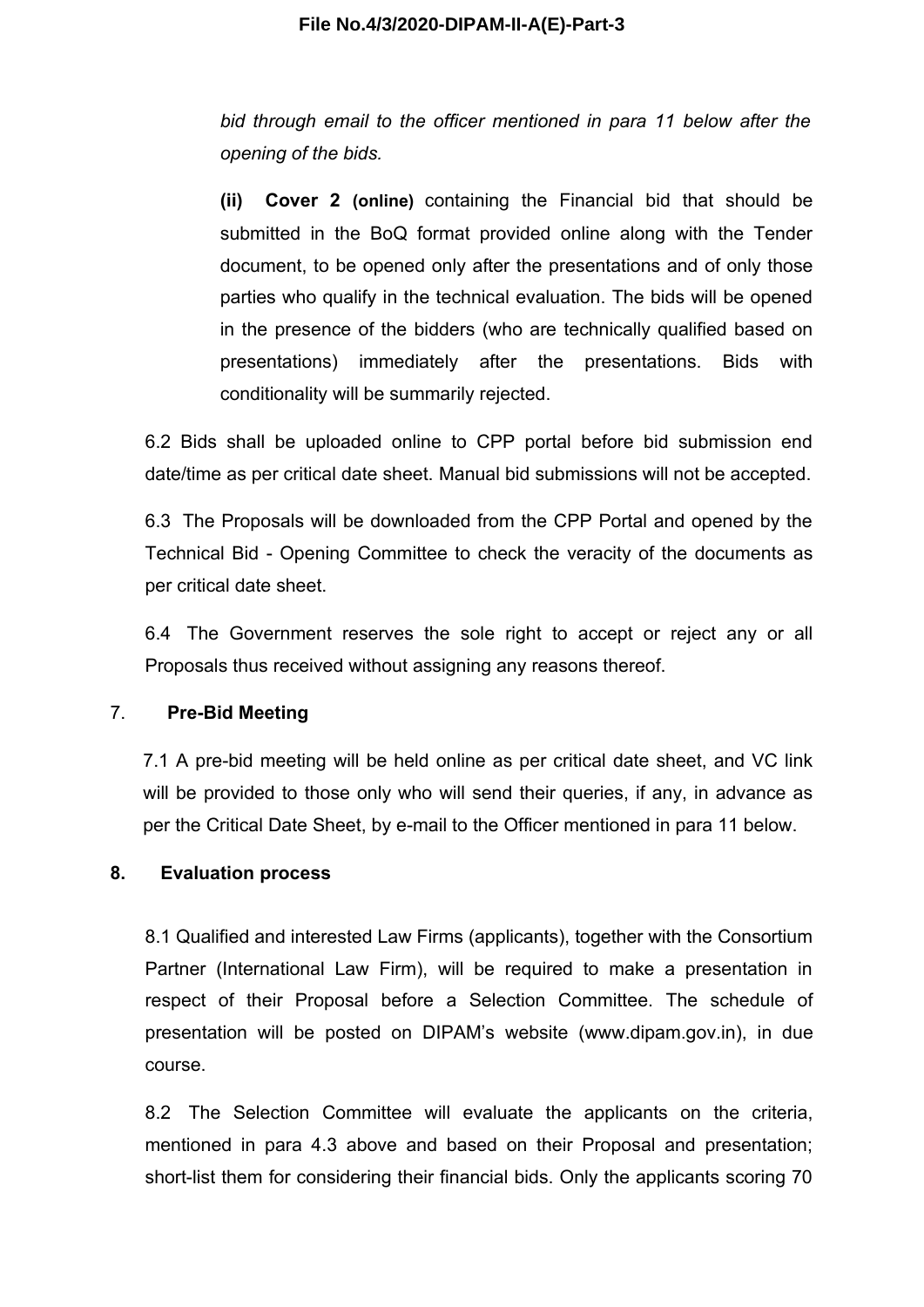out of 100, will be technically shortlisted.

8.3 After the short listing of Bidders based on their presentations, the selection committee would open the Financial Bids of only short listed Bidders. The short listed bidders, if they so desire, may remain present at the time of opening of the financial bids. The qualifying marks and the marks scored by the short listed bidders will be announced before opening of the financial bids. The date and time of opening of the financial bids would be announced at the time of the presentations.

8.4 The marks scored by the short listed bidders in the technical evaluation will then be given a weightage of 80. Similarly the financial bids of the short listed bidders will be given a weightage of 20. The score on the basis of Combined Quality Cum Cost based system (CQCCBS) of technical and financial bids will determine the H1, H2, H3 and so on. The party scoring the highest points/marks (H1) based on the above principles would be appointed for the transaction.

#### **9. Requirements for Financial Bids**

9.1 The applicant is required to quote a lump sum fee inclusive of the International Law Firm but exclusive of applicable Goods and Service Tax. The Fee quoted by selected Law firm would be paid by Government of India alongwith applicable GST after deducting 'Tax Deducted at Source (TDS)' as applicable. The applicant has to furnish an unconditional acceptance to Terms and Conditions of the Request for Proposal.

9.2 The fee quoted should be unconditional and inclusive of all expenditure. It may be noted that the Bidders cannot prescribe any time limit for validity of the financial bid.

9.3 The fee quoted should be minimum Re. 1.00 (Rupee one) or in multiples of Re.1.00 (Rupee one), failing which the financial bid would be rejected. The fee to the selected Law Firm(s) shall be paid in Indian Rupees after successful and satisfactory completion of the transaction. The different taxes should be indicated separately while raising the bills for payment of fee.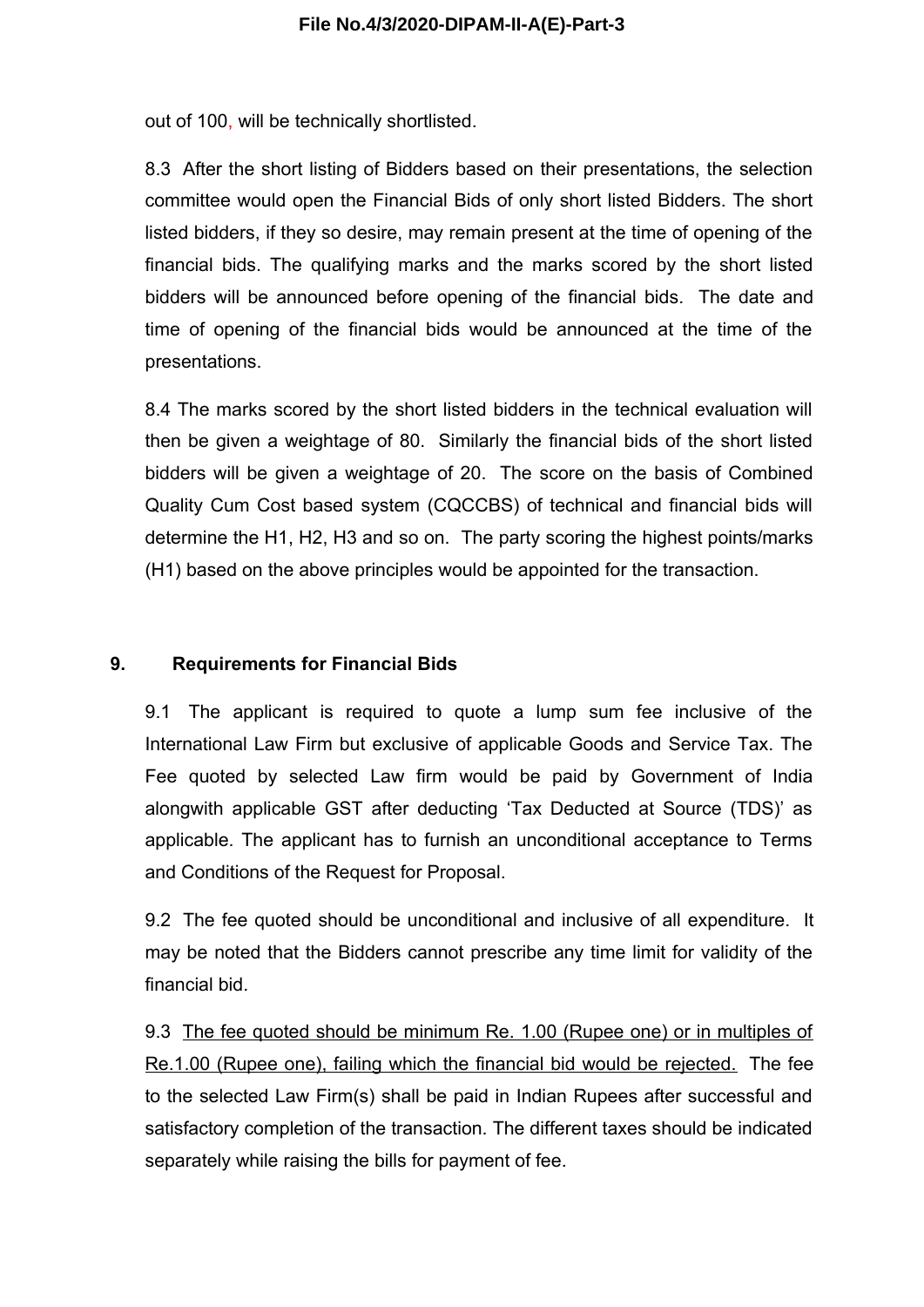9.4 The Government reserves the right to call off the transaction at any stage without assigning any reasons thereof.

# **10. Non disclosure Agreement (NDA)**

10.1 The selected Legal Adviser would be required to sign the non-disclosure agreement with all the parties involved in the transaction i.e. Legal Advisor, DIPAM, DFS and LICI shall be part of NDA as per **Annexure VI**. Failure to sign the same would make their appointmentand void.

**11.** For any further clarification, please contact Shri Priya Ranjan, Under Secretary, DIPAM, Ministry of Finance, Room No.217, 2nd Floor, Block No.11, CGO Complex, New Delhi - 110003, Tel. 011- 24368736, email:priya.ranjan@nic.in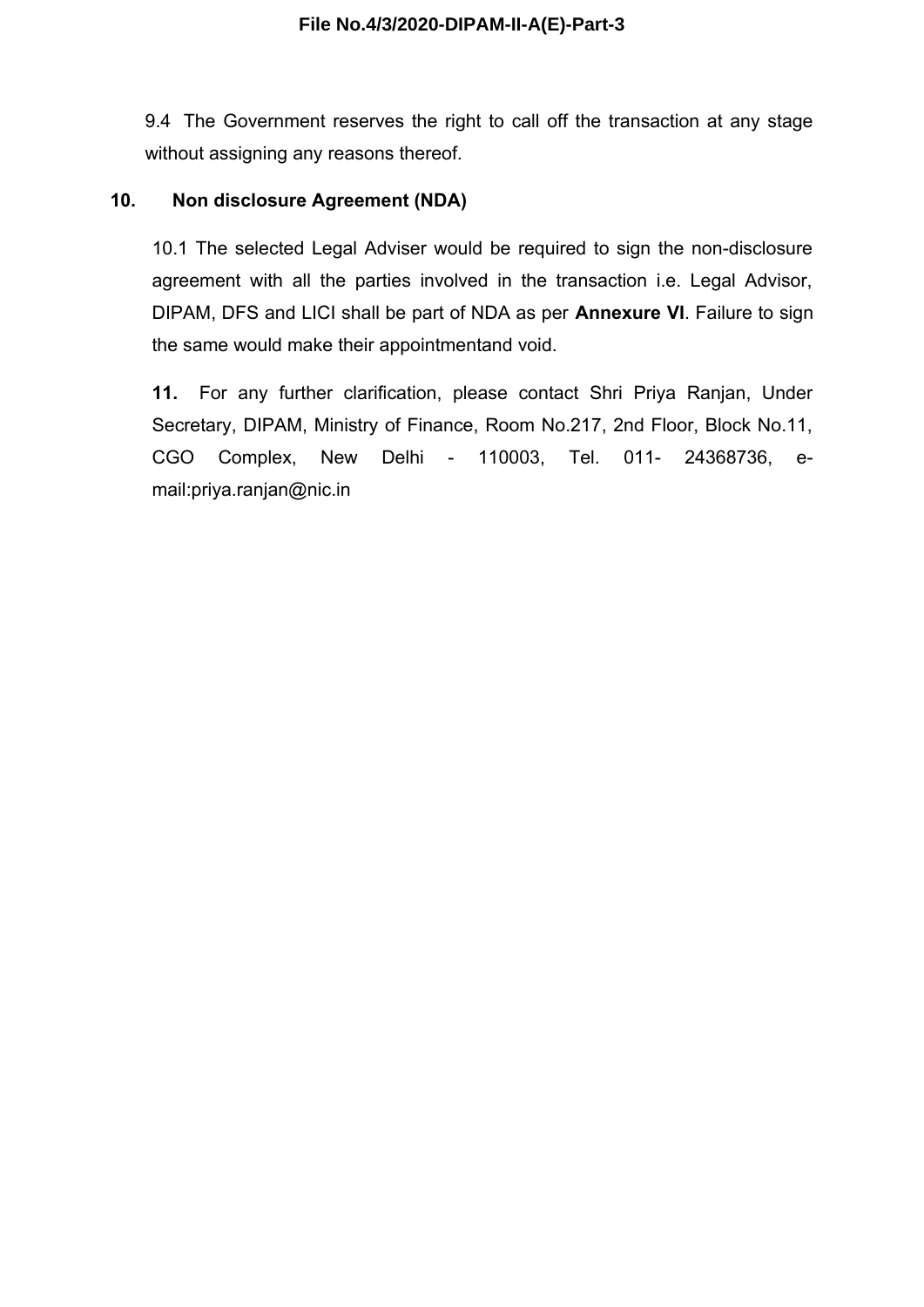# **Annexure I**

## **List of IPOs managed as Legal Adviser to the Issuer/ Company/ BRLMs**

| <b>Period</b>                   | No. of Issues* | Amount (Rs. crore) |
|---------------------------------|----------------|--------------------|
| April 1, 2016 to March 31, 2017 |                |                    |
| April 1, 2017 to March 31, 2018 |                |                    |
| April 1, 2018 to March 31, 2019 |                |                    |
| April 1, 2019 to March 31, 2020 |                |                    |
| April 1, 2020 to March 31, 2021 |                |                    |

*\* Details should include the name of the company or Issue size* 

\*\* Details to be provided both Domestic and International Legal Adviser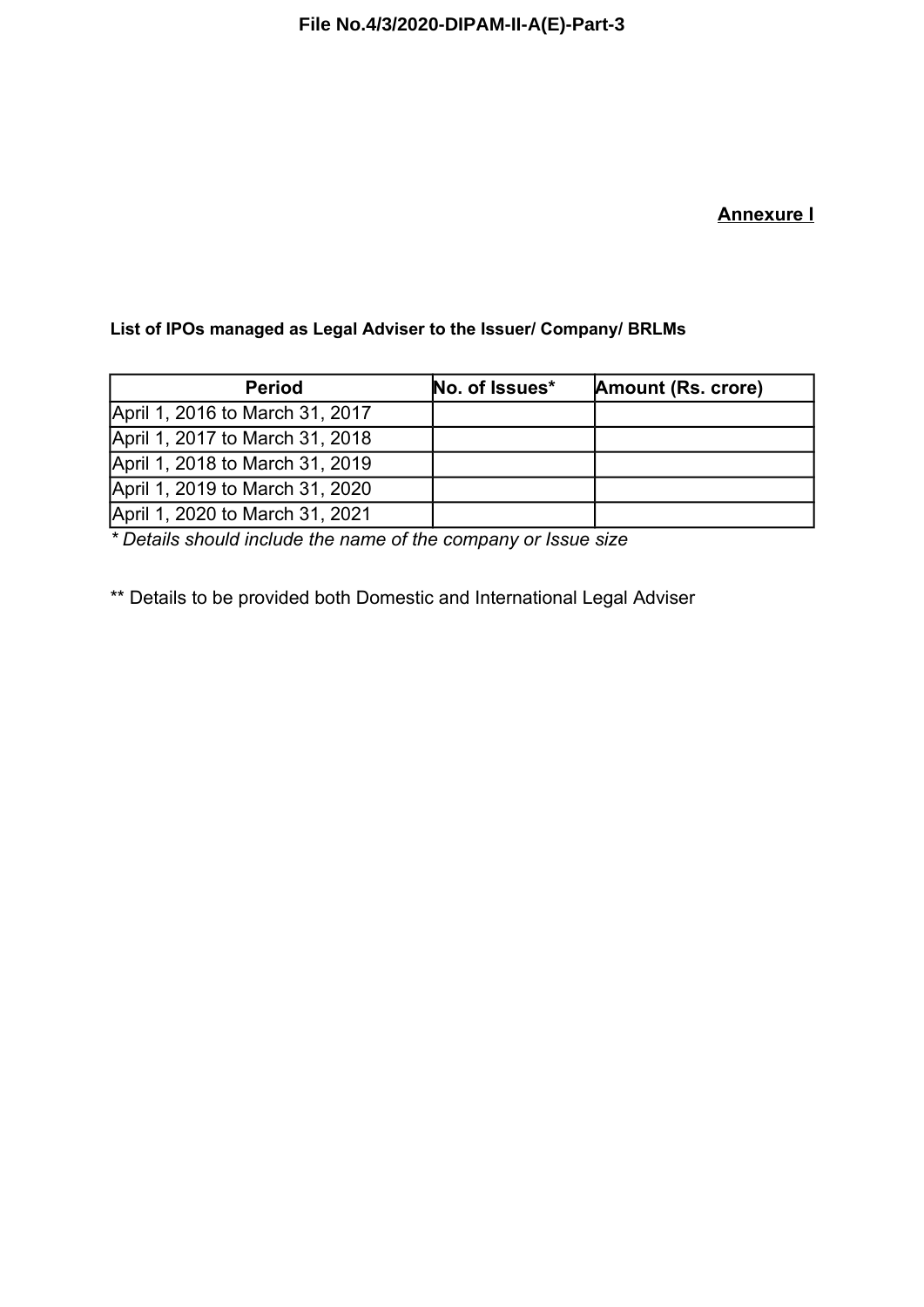# **Annexure –II**

# **Instructions to Bidders for Online Bid Submission**

The bidders are required to submit soft copies of their bids electronically on the CPP Portal, using valid Digital Signature Certificates. The instructions given below are meant to assist the bidders in registering on the CPP Portal, prepare their bids in accordance with the requirements and submitting their bids online on the CPP Portal.

More information useful for submitting online bids on the CPP Portal may be obtained at: https://eprocure.gov.in/eprocure/app

# **REGISTRATION**

- 1. Bidders are required to enroll on the e-Procurement module of the Central Public Procurement Portal (URL: https://eprocure.gov.in/eprocure/app) by clicking on the link "**Online bidder Enrollment**" on the CPP Portal **which is free of charge.**
- 2. As part of the enrolment process, the bidders will be required to choose a unique username and assign a password for their accounts.
- 3. Bidders are advised to register their valid email address and mobile numbers as part of the registration process. These would be used for any communication from the CPP Portal.
- 4. Upon enrolment, the bidders will be required to register **their valid Digital Signature Certificate (Class III Certificates with signing key usage)** issued by any Certifying Authority recognized by CCA India (e.g. Sify/ nCode / eMudhra etc.), with their profile.
- 5. Only one valid DSC should be registered by a bidder. Please note that the bidders are responsible to ensure that they do not lend their DSC's to others which may lead to misuse.
- 6. Bidder then logs in to the site through the secured log-in by entering their user ID / password and the password of the DSC / e-Token.

# **SEARCHING FOR RFP/RFP DOCUMENTS**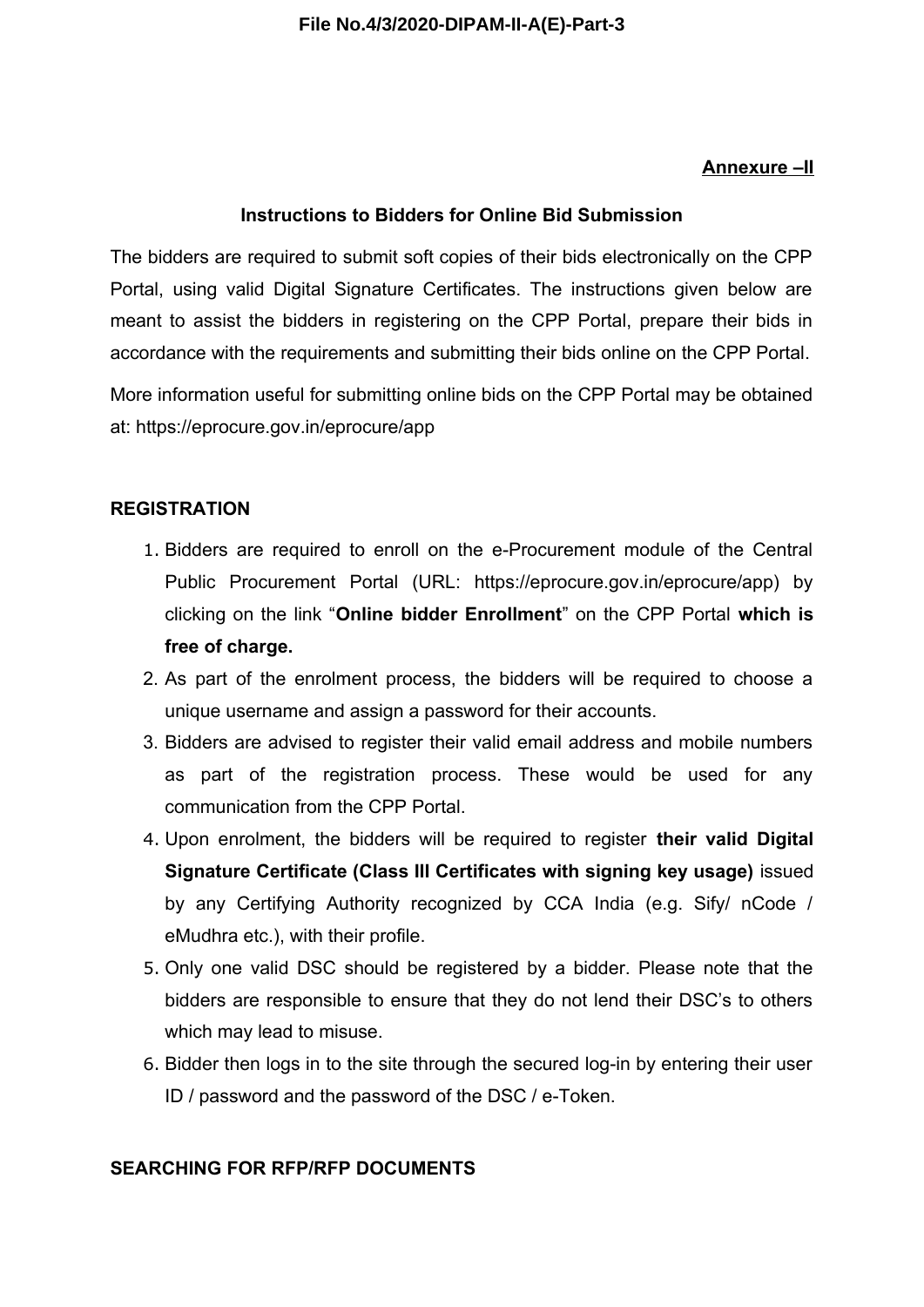- 1. There are various search options built in the CPP Portal, to facilitate bidders to search active tenders/bids by several parameters. These parameters could include Tender ID, Organization Name, Location, Date, Value, etc. There is also an option of advanced search for tenders/RFPs, wherein the bidders may combine a number of search parameters such as Organization Name, Form of Contract, Location, Date, Other keywords etc. to search for a RFP published on the CPP Portal.
- 2. Once the bidders have selected the RFPs they are interested in, they may download the required documents / RFP schedules. These RFPs can be moved to the respective 'My Tenders' folder. This would enable the CPP Portal to intimate the bidders through SMS / e-mail in case there is any corrigendum issued to the RFP document.
- 3. The bidder should make a note of the unique Tender ID assigned to each tender/RFP, in case they want to obtain any clarification / help from the Helpdesk.

#### **PREPARATION OF BIDS**

- 1. Bidder should take into account any corrigendum published on the RFP document before submitting their bids.
- 2. Please go through the RFP advertisement and the RFP document carefully to understand the documents required to be submitted as part of the bid. Please note the number of covers in which the bid documents have to be submitted, the number of documents - including the names and content of each of the document that need to be submitted. Any deviations from these may lead to rejection of the bid.
- 3. Bidder, in advance, should get ready the bid documents to be submitted as indicated in the RFP document / schedule and generally, they can be in PDF / XLS / RAR / DWF/JPG formats. Bid documents may be scanned with 100 dpi with black and white option which helps in reducing size of the scanned document.
- 4. To avoid the time and effort required in uploading the same set of standard documents which are required to be submitted as a part of every bid, a provision of uploading such standard documents (e.g. PAN card copy, annual reports, auditor certificates etc.) has been provided to the bidders. Bidders can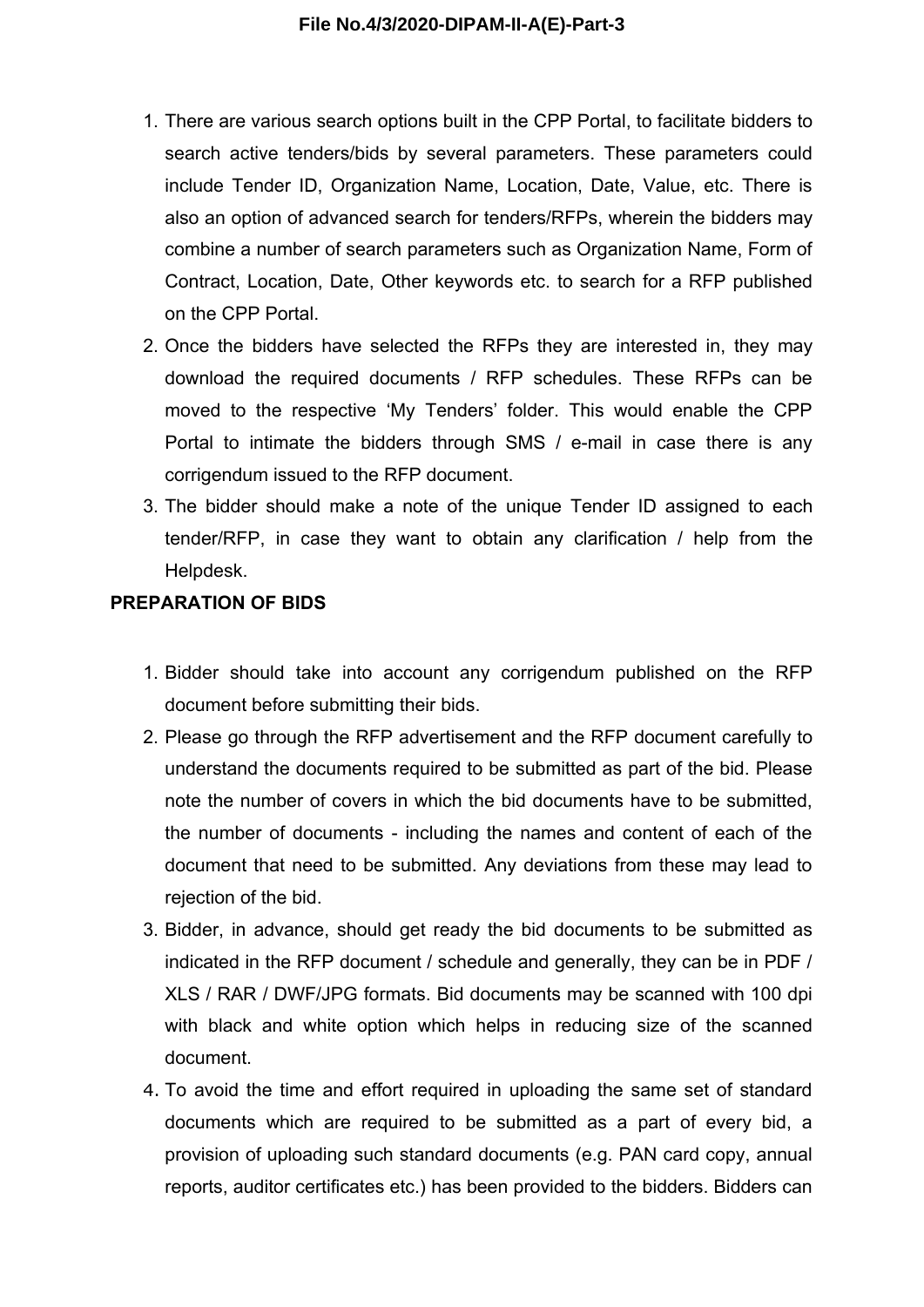use "My Space" or ''Other Important Documents'' area available to them to upload such documents. These documents may be directly submitted from the "My Space" area while submitting a bid, and need not be uploaded again and again. This will lead to a reduction in the time required for bid submission process.

#### **SUBMISSION OF BIDS**

- 1. Bidder should log into the site well in advance for bid submission so that they can upload the bid in time i.e. on or before the bid submission time. Bidder will be responsible for any delay due to other issues.
- 2. The bidder has to digitally sign and upload the required bid documents one by one as indicated in the RFP document.
- 3. Bidder has to select the payment option as "offline" to pay the RFP fee / EMD as applicable and enter details of the instrument.
- 4. Bidder should prepare the EMD as per the instructions specified in the RFP document. The original should be posted/couriered/given in person to the concerned official, latest by the last date of bid submission or as specified in the RFP documents. The details of the DD/any other accepted instrument, physically sent, should tally with the details available in the scanned copy and the data entered during bid submission time. Otherwise the uploaded bid will be rejected.
- 5. Bidders are requested to note that they should necessarily submit their financial bids in the format provided and no other format is acceptable. If the price bid has been given as a standard BoQ format with the RFP document, then the same is to be downloaded and to be filled by all the bidders. Bidders are required to download the BoQ file, open it and complete the white coloured (unprotected) cells with their respective financial quotes and other details (such as name of the bidder). No other cells should be changed. Once the details have been completed, the bidder should save it and submit it online, without changing the filename. If the BoQ file is found to be modified by the bidder, the bid will be rejected.
- 6. The server time (which is displayed on the bidders' dashboard) will be considered as the standard time for referencing the deadlines for submission of the bids by the bidders, opening of bids etc. The bidders should follow this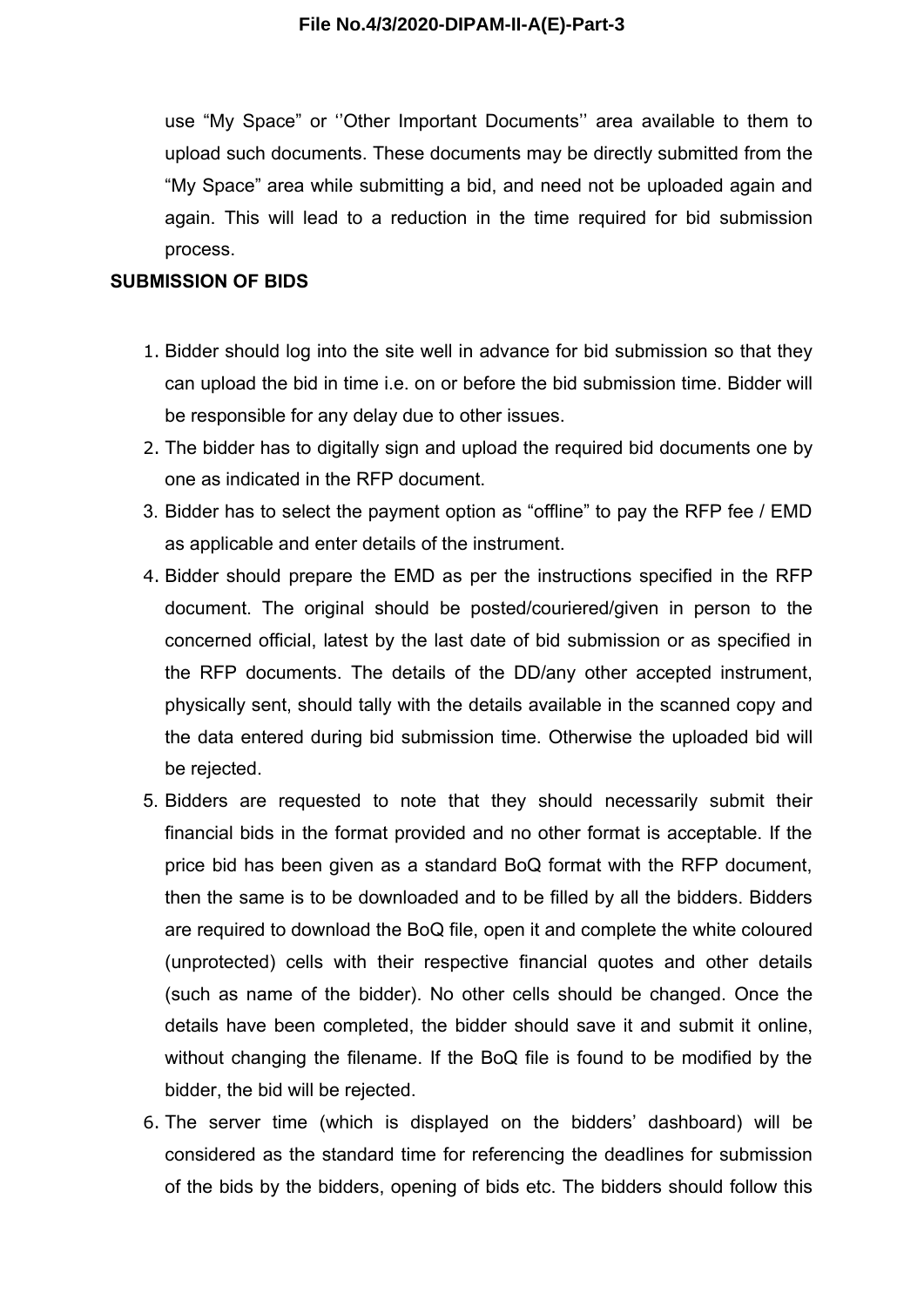time during bid submission.

- 7. All the documents being submitted by the bidders would be encrypted using PKI encryption techniques to ensure the secrecy of the data. The data entered cannot be viewed by unauthorized persons until the time of bid opening. The confidentiality of the bids is maintained using the secured Socket Layer 128 bit encryption technology. Data storage encryption of sensitive fields is done. Any bid document that is uploaded to the server is subjected to symmetric encryption using a system generated symmetric key. Further this key is subjected to asymmetric encryption using buyers/bid openers public keys. Overall, the uploaded RFP documents become readable only after the bid opening by the authorized bid openers.
- 8. The uploaded bid documents become readable only after the bid opening by the authorized bid openers.
- 9. Upon the successful and timely submission of bids (i.e. after Clicking "Freeze Bid Submission" in the portal), the portal will give a successful bid submission message & a bid summary will be displayed with the bid no. and the date & time of submission of the bid with all other relevant details.
- 10.The bid summary has to be printed and kept as an acknowledgement of the submission of the bid. This acknowledgement may be used as an entry pass for any bid opening meetings.

#### **ASSISTANCE TO BIDDERS**

- 1. Any queries relating to the bid document and the terms and conditions contained therein should be addressed to the Bid Inviting Authority for a bid or the relevant contact person indicated in the bid.
- 2. Any queries relating to the process of online bid submission or queries relating to CPP Portal in general may be directed to the 24x7 CPP Portal Helpdesk.

\*\*\*\*\*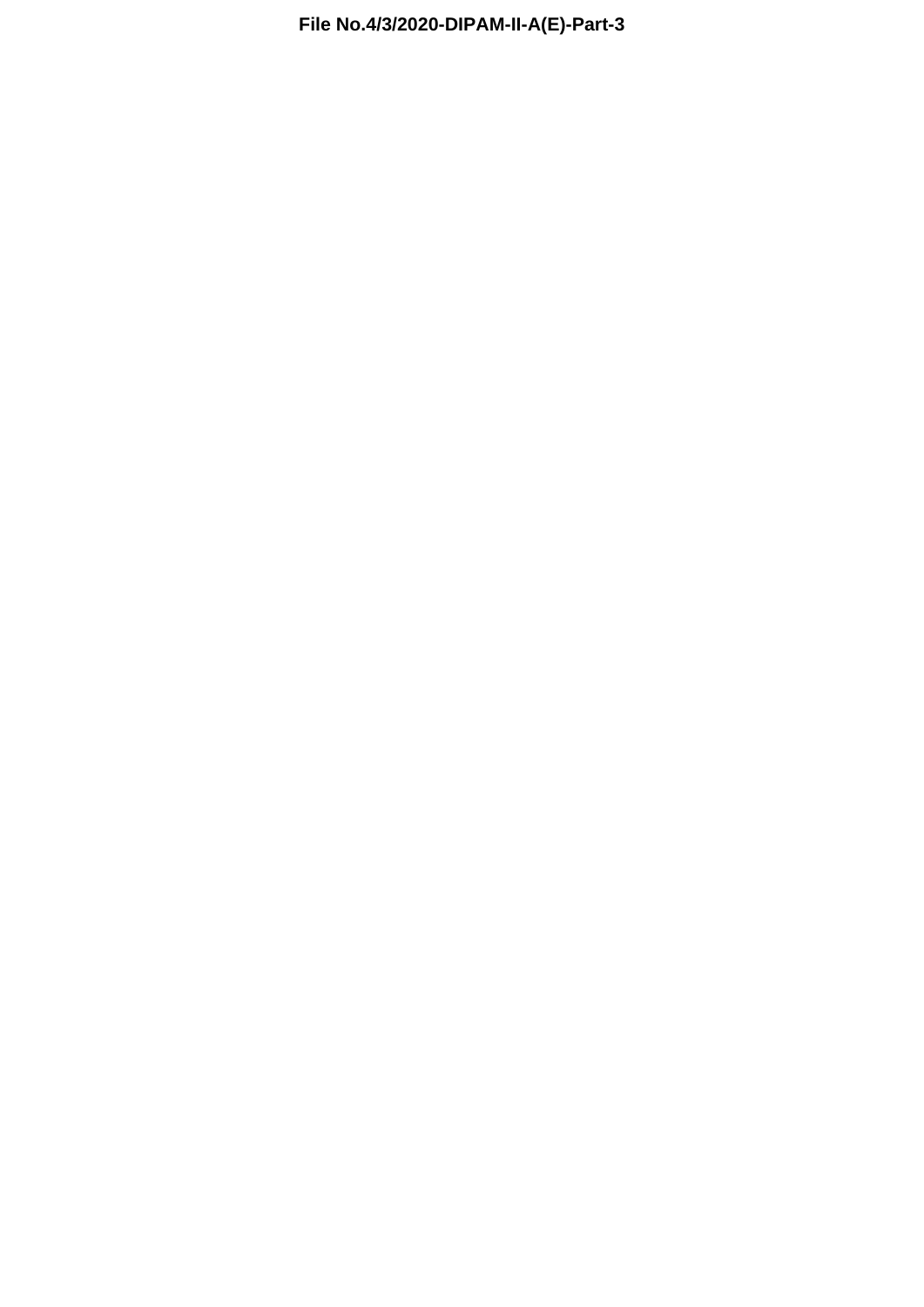#### ANNEXURE-III

#### **Scope of Work for the Domestic Legal Advisor**

- 1. Drafting of the Draft Red Herring Prospectus, Red Herring Prospectus and the final Prospectus (together referred to as Offer Documents) for filing with SEBI, Stock exchanges and periodic updates to the RHP until the Prospectus is finalized and filed with Registrar of Companies.
- 2. Assistance in review of the Offer Documents and ensuring that all legal descriptions are complete and accurate; incorporating comments from the Corporation and each of the BRLMs, as appropriate, and assist periodic updates to the Offer Documents until it is finalized and filed with SEBI
- 3. Drafting responses to queries received from SEBI, Stock Exchanges, Depositories, IRDAI until the completion of all activities relating to public offering.
- 4. Certification that the Offer Documents comply with all applicable statutes including LIC Act and amendments to the Act and SEBI (Issue of Capital and Disclosure Requirements) Regulations, 2018, guidelines, including the Companies Act, 1956 and 2013 (to the extent applicable) and other relevant statutes, as amended and that all disclosures required thereunder have been made. This certificate is to be issued at the time of respective filing of the Offer Documents
- 5. Drafting and review of various policies which are required under SEBI ICDR Regulations, 2018 and SEBI LODR Regulations for listed entities
- 6. Preparation of the transaction bible and due-diligence back-up documents
- 7. Providing customary "10b-5" type letters to the BRLMs under the Indian laws (if applicable)
- 8. Legal due diligence resulting in a legal due diligence certificate /opinion -To give a certificate in a format and coverage similar to certificate under section 10b-5 of Securities Exchange Act provided for global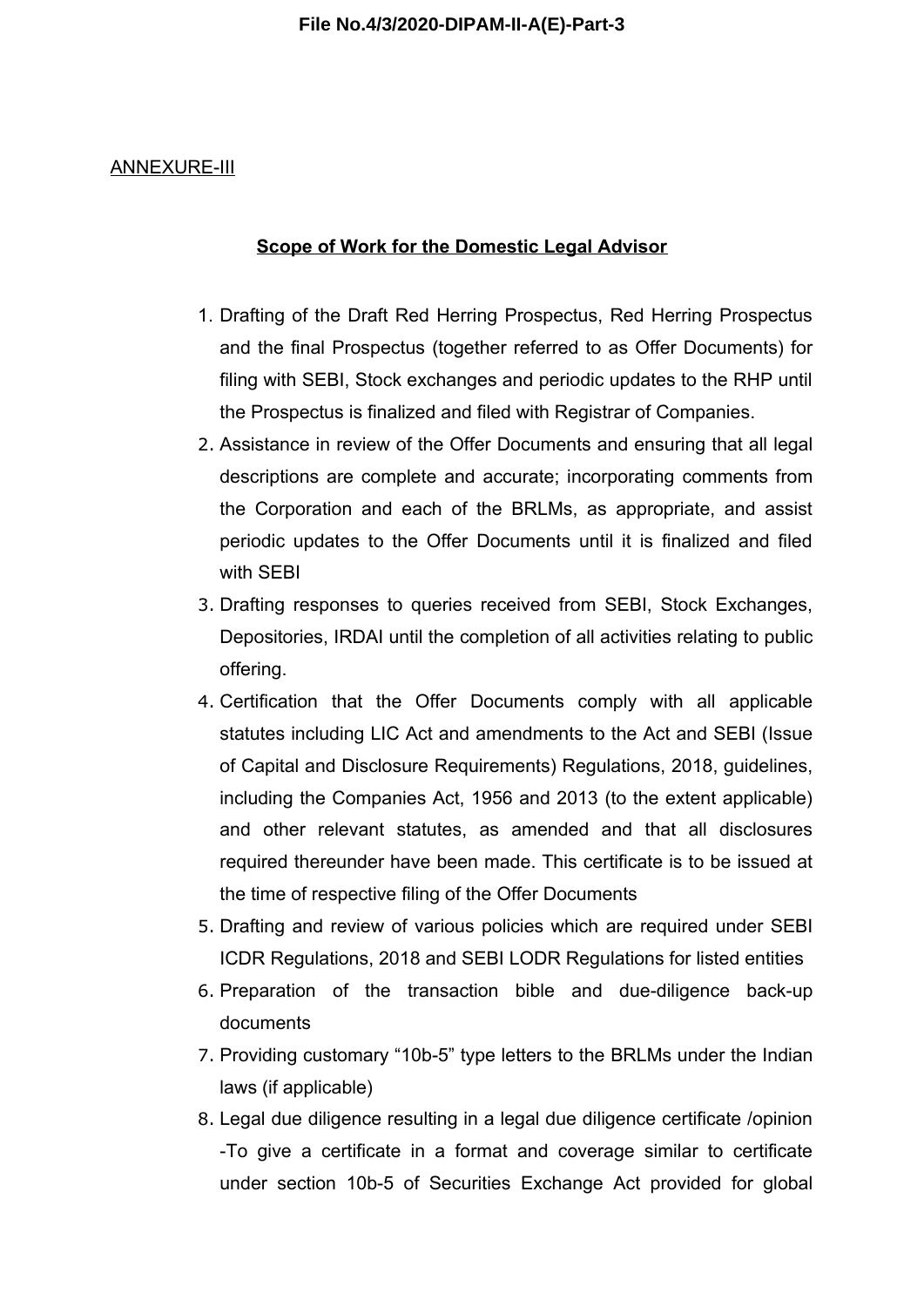transactions and submission of Due Diligence Report.

- 9. Interacting with LICI along with the Book Runners to explain and agree upon the due diligence information and documentation requirement.
- 10.Review of various agreements and material documents entered into by LICI.
- 11.Drafting of the consent letters taken from all intermediaries.
- 12.Review of constitution documents and corporate governance matters including Board composition and committees.
- 13.Review of compliance with Guidelines for Corporate Governance for insurers issued by IRDAI on 18 May 2016, provisions of LIC Act and any amendments to the Act and SEBI regulations
- 14.Review of application made under Insurance Regulatory and Development Authority of India (Issuance of Capital by Indian Insurance Companies transacting Life Insurance Business) Regulations, 2015 and Guidelines for Listed Indian Insurance Companies dated 15 June 2016.
- 15.Reviewing all other relevant legal and other documents.
- 16.Review of disclosures regarding other ventures promoted/ partnered by LICI.
- 17.Review of LICI's litigation (against and by LICI) and litigation relating to Directors, subsidiary companies, joint ventures (if any).
- 18.Reviewing employee share schemes (including ESOP) and management incentive schemes, if applicable.
- 19.Review of the Offer Document to ensure compliance with disclosure and other requirements specified in the SEBI Regulations, LIC Act and amendments to the LIC Act, Companies Act, Securities Contracts (Regulation) Rules (SCRR), and all applicable laws. Reviewing the drafting of the Offer Document and directing necessary changes in the same in context of the due diligence and regulatory requirements.
- 20.Drafting and review of all Agreements relating to the Offer (including Memorandum of Understanding with BRLMs/Joint BRLMs, Syndicate Agreement, Underwriting Agreement, Cash Escrow Agreements and Share escrow agreements, Advt. agency agreement with Registrar, Bankers etc).
- 21.Giving advice, consulting, holding discussions with the Book runners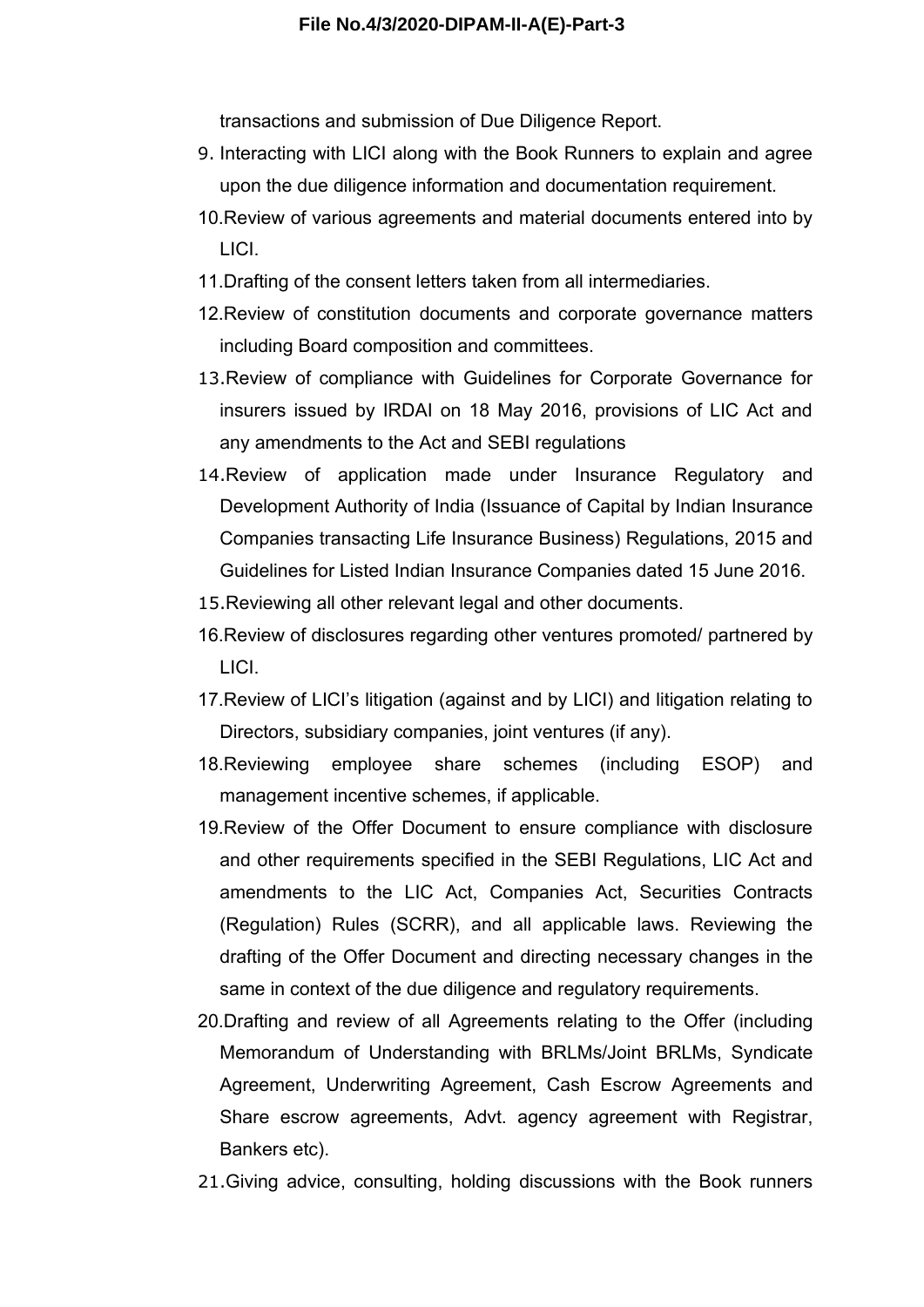during the Offer process including pricing, marketing of the Offer, book building and settlement.

- 22.Providing all other legal advice and written opinions, including comprehensive advice on research publication and dissemination, statutory and corporate advertisement (in English and Hindi Language as may be decided) in connection with the Offer as may be required.
- 23.Analysis of legal, tax and process risks and providing solutions as required.
- 24.Providing legal clearance on all issue material viz Draft Red Herring Prospectus, Red Herring Prospectus, Prospectus, Abridged Prospectus, Application Form, Public Notices, Bid Forms, Confirmation of Allocation Notes etc.
- 25.Legal sign-off on announcements regarding events during the Offer period.
- 26.Drafting the domestic aspect of the international wrap.
- 27.Drafting all board resolutions and Shareholder Resolutions required to be passed by LICI, if any.
- 28.Coordinating and communicating with other parties involved in the Offer, including the officers and other management personnel of the Issuer, the auditors and legal adviser(s) to the Issuer.
- 29.Extending closing Opinion for the Public Offering.
- 30.Processing of IRDAI, FIFB/ RBI applications.
- 31.Providing advice on the changes required in the Memorandum and Articles of Association, as applicable.
- 32.Providing advice on the duties and actions of the Offeror, including drafting of any applications, letters, certificates etc in connection with the Offer.
- 33.Providing advice in relation to the offer pertaining to domestic regulations.
- 34.Assisting with respect to Closure of Offer.
- 35.Any other matter connected with proposed Public Offering.
- 36.Co-ordination with International Legal Adviser for review of the international "wrap" and giving inputs from Indian Law perspective, drafting publicity restriction guidelines applicable to the Offering and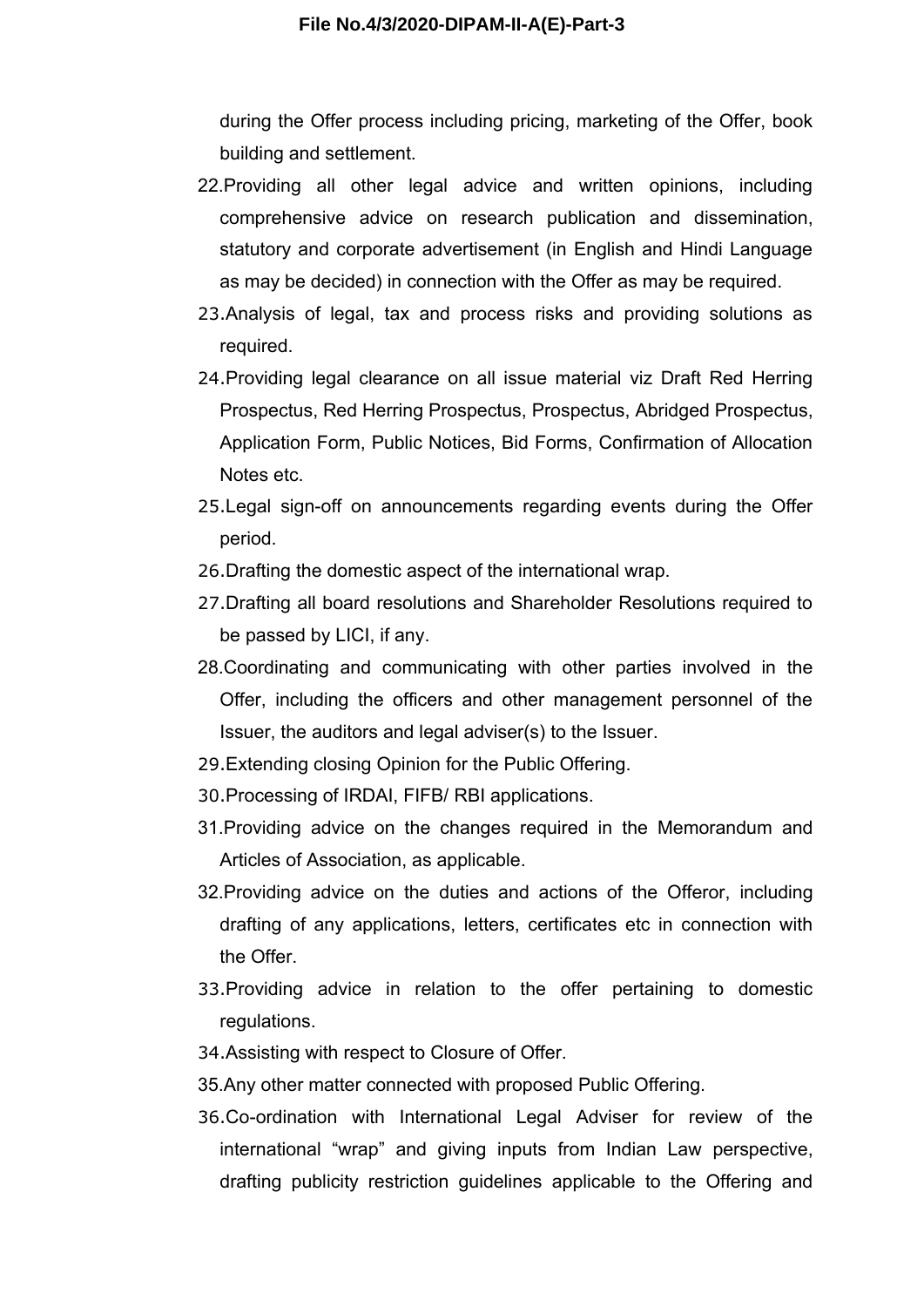advising on publicity issues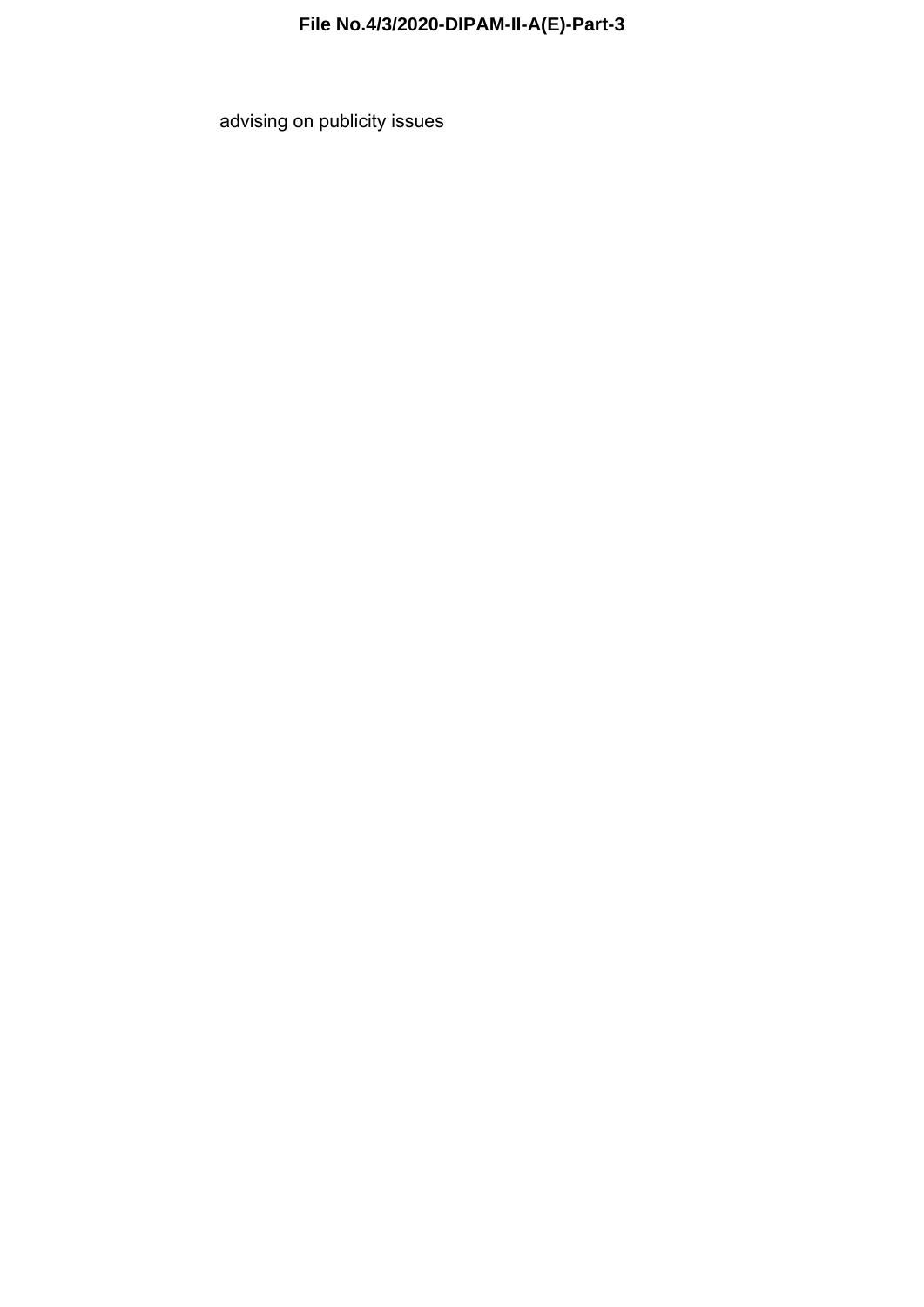#### **Annexure-IV**

#### **Scope of Work for the International Legal Adviser**

- 1. To give 10b-5 certificate favoring the issuer, offeror and book runners.
	- 2. Assist in drafting of the Draft Red Herring Prospectus, Red Herring Prospectus and the final Prospectus (together referred to as Offer Documents) for filing with SEBI, Stock exchanges and periodic updates to the RHP until the Prospectus is finalized and filed with Registrar of Companies
	- 3. Review of responses to comments/ queries of SEBI, BSE and NSE, including investor complaints/ queries, etc
	- 4. Providing no registration opinion and closing opinion [Rule 10b (5) of the U.S. Securities Act]
	- 5. Providing written advice relating to international publicity related restrictions.
	- 6. Drafting overseas publicity restriction guidelines applicable to the Offering and advising on publicity issues
	- 7. Drafting pre-deal research report guidelines applicable to the Offering and review of the research reports, if any, of the BRLMs
	- 8. Providing written advice on draft international marketing documents (wraps including advice on US taxation law, bluesky memorandum and research guidelines, etc).
	- 9. Providing written advice on internet restrictions.
	- 10.Other advice in relation to the offer pertaining to international law.
	- 11.Drafting of selling restrictions in the jurisdictions where the international marketing shall be done and filing of necessary documents in other jurisdictions.
	- 12.Opinion on US Investment Company Act.
	- 13.Opining on Passive Foreign Investment Company (PFIC)/ Office of Foreign Assets Control (OFAC) related issues.
	- 14.Drafting of Risk Factors, Business, MD&A chapters and any other chapters as may be required.
	- 15.Interacting with the auditors of LICI, drafting and negotiating the comfort letter to be provided by the Auditors at different stages of the Offer including preparing and reviewing circle ups on the Offer Documents.
	- 16.Extending Closing Opinion for the Offer for Sale.
	- 17.Advising underwriters on P Note related matters.
	- 18.Drafting the closing Certificates, the closing checklist, the lawyers opinion and assisting with closing of the Offering jointly with the DLC.
	- 19.Conducting the customary bring-down diligence calls with LICI and the entire deal team at various critical stages of the transaction.
	- 20.Assistance in the preparation of the transaction bible and duediligence back-up documents in coordination with the DLC.
	- 21.Providing all other legal advice and written opinions in connection with the issue as may be required.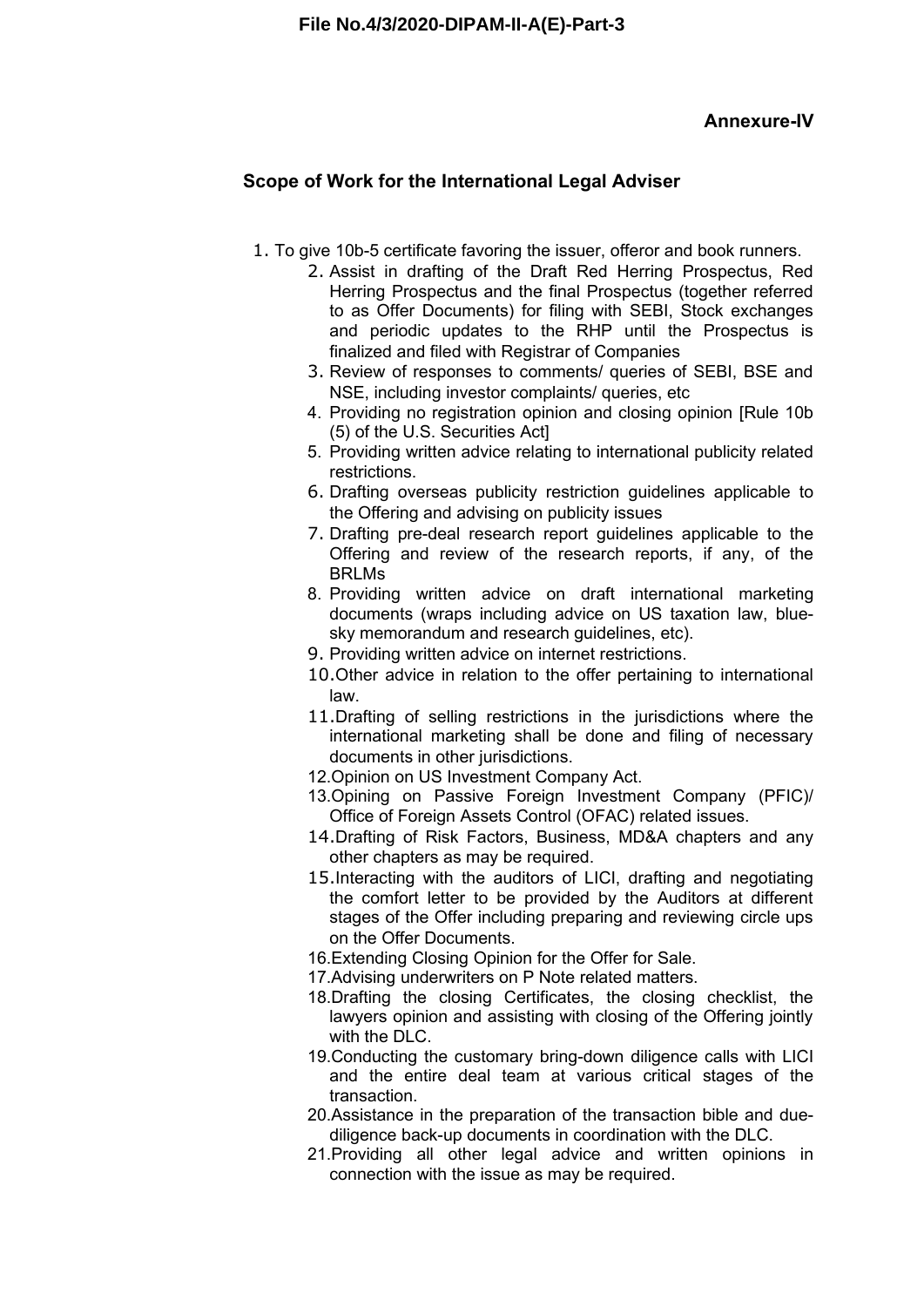- 22.Completion of all necessary legal formalities as may be required by competent authorities/ prescribed authorities as per applicable laws for the proposed Public Offering
- 23.Any other matter connected with the proposed Public Offering.

**Annexure - V**

# **TENDER ACCEPTANCE LETTER**

(To be given on Company Letter Head)

Date:

To,

\_\_\_\_\_\_\_\_\_\_\_\_\_\_\_\_\_\_\_\_\_\_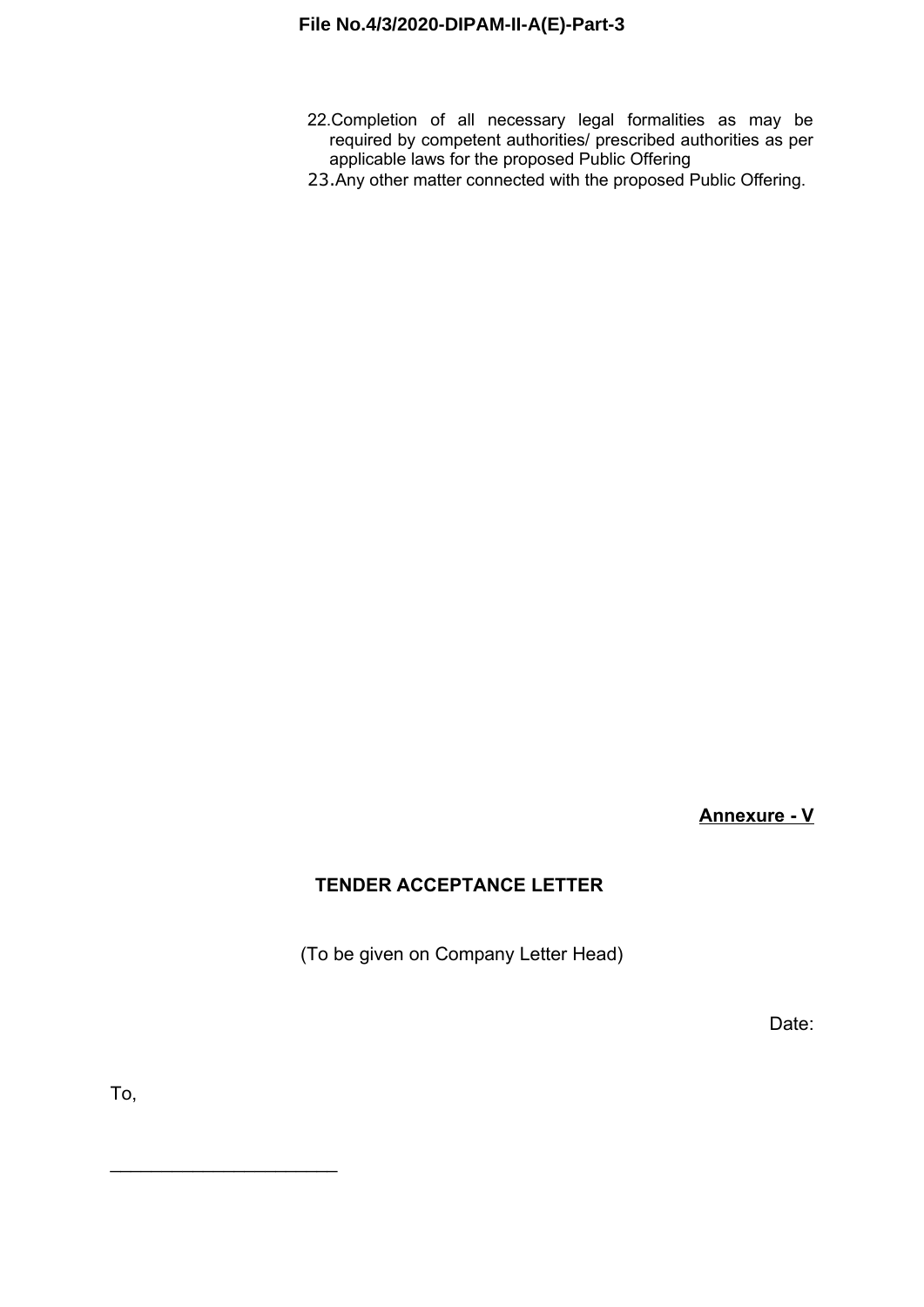Sub: Acceptance of Terms & Conditions of RFP.

|      | RFP Reference No: Note that the state of the state of the state of the state of the state of the state of the state of the state of the state of the state of the state of the state of the state of the state of the state of |            |       |  |
|------|--------------------------------------------------------------------------------------------------------------------------------------------------------------------------------------------------------------------------------|------------|-------|--|
| Name | 0f                                                                                                                                                                                                                             | <b>RFP</b> | Work: |  |
|      |                                                                                                                                                                                                                                |            |       |  |

Dear Sir,

1. I/ We have downloaded / obtained the RFP for the above mentioned 'RFP/Work' from the web site(s) namely: \_\_\_\_\_\_\_\_\_\_\_\_\_\_\_\_\_\_\_\_\_\_\_\_\_\_\_\_\_\_\_\_\_\_\_\_\_\_\_\_\_\_\_\_\_\_\_\_\_\_\_\_\_\_\_\_\_\_\_\_\_\_\_\_\_\_\_

as per your advertisement, given in the above-mentioned website(s).

2. I / We hereby certify that I/we have read the entire terms and conditions of the RFP from Page No.  $\qquad \qquad$  to  $\qquad \qquad$  (including all documents like annexure(s), schedule(s), etc.,), which form part of the contract agreement and I / we shall abide hereby by the terms/conditions/clauses contained therein.

3. The corrigendum(s) issued from time to time by your department/ organisation too has also been taken into consideration while submitting this acceptance letter.

4. I / We hereby unconditionally accept the RFP conditions of above mentioned RFP / corrigendum(s) in its totality / entirety.

5. I / We do hereby declare that our Firm has not been blacklisted/ debarred by any Govt. Department/Public sector undertaking.

6. I / We certify that all information furnished by our Firm is true & correct and if the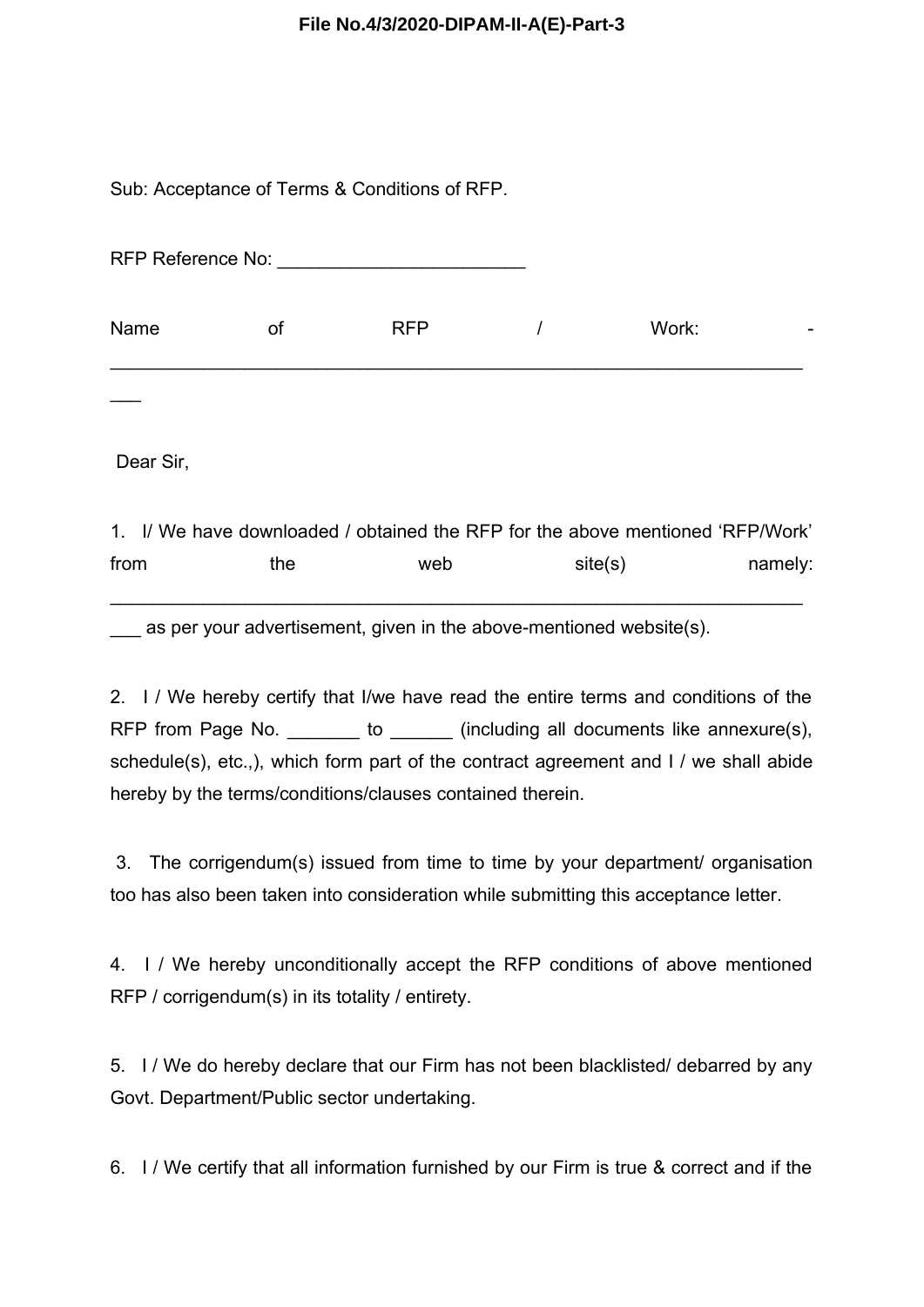information is found to be incorrect/untrue or found violated, then your department/ organisation shall without giving any notice or reason therefore or summarily reject the bid or terminate the contract, without prejudice to any other rights or remedy including the forfeiture of the full said earnest money deposit.

Yours Faithfully,

(Signature of the Bidder, with Official Seal)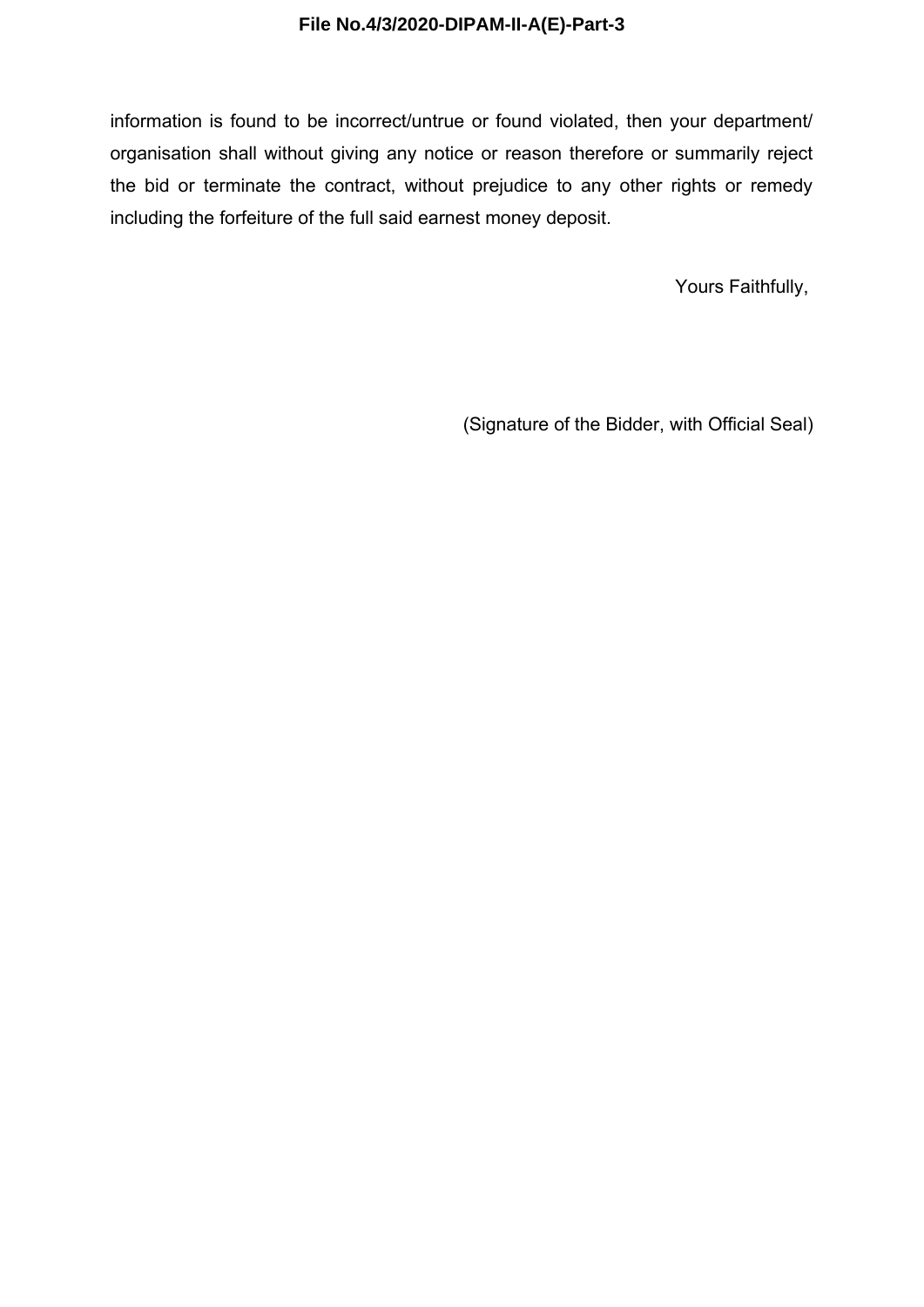# **Annexure VI**

#### **Non Disclosure Agreement**

**THIS NON-DISCLOSURE AND CONFIDENTIALITY AGREEMENT** (this "**Agreement**") is executed as of \_\_\_\_\_\_\_\_\_\_\_\_\_\_\_\_\_\_\_\_("**effective date**") by and between:

a a straight contains a straight containing its office at a straight containing its office at a straight containing the straight of the straight containing the straight containing the straight containing the straight conta (hereinafter referred to as the "**Receiving Party**", which expression shall, unless repugnant to the context or meaning thereof, be deemed to include its successors and permitted assigns); and

Life Insurance Corporation of India(LICI), a Corporation established under Section 3 of the LIC Act, 1956 and having its Central office at Yogakshema, Jeevan Bima Marg, P.O Box No. 19953, Mumbai - 400021(hereinafter referred to as the "**Disclosing Party**", which expression shall, unless repugnant to the context or meaning thereof, be deemed to include its successors and permitted assigns).

Each of the Receiving Party and Disclosing Party are hereinafter individually referred to as "**Party**" and collectively as "**Parties**".

# **WHEREAS**

- A. Pursuant to the Request for Proposal uploaded online on [\_\_\_\_\_\_\_\_\_\_\_\_\_\_\_\_\_\_\_\_\_\_\_\_\_\_\_\_\_\_\_] the Receiving Party has by letter of  $\Box$  and accepted on  $\Box$ appointed by the Department of Investment and Public Assets Management, Ministry of Finance, Government of India (DIPAM) as [Book Running Lead Manager], to [\_\_\_\_\_\_\_\_\_] ("**Proposed Transaction**"). In this regard, DIPAM has instructed the Receiving Party to enter into this Agreement with the Disclosing Party wherein the Disclosing Party will be sharing with the Receiving Party certain Confidential Information (*defined below*) ("**Purpose**").
- B. In light of the above, the Parties are entering into this Agreement to record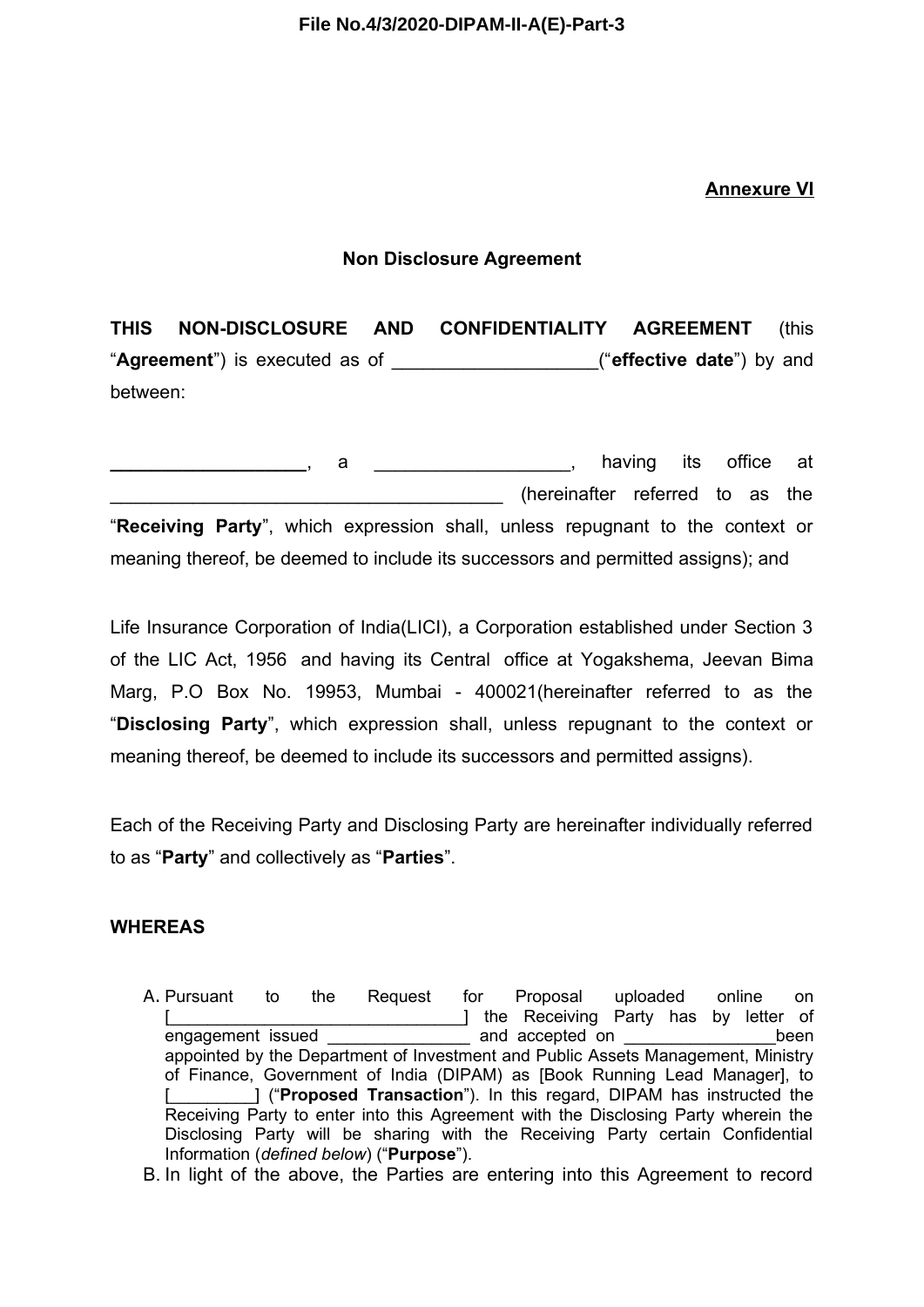their understanding concerning the disclosure by the Disclosing Party to the Receiving Party of information that is deemed proprietary or confidential by the Disclosing Party.

**NOW, THEREFORE,** in consideration of the premises and the mutual covenants set forth herein, the sufficiency of which is hereby acknowledged, the Parties agree as follows:

#### **1. Definitions and Interpretation**

1.1 In this Agreement, except where the context otherwise requires, the following words and expressions shall have the following meanings:

"**Applicable Law(s)**" means all laws, ordinances, statutes, rules, orders, decrees, injunctions, licenses, permits, approvals, authorizations, consents, waivers, privileges, agreements and regulations, directions, notices, guidelines and circulars of any Indian governmental authority having jurisdiction over the relevant matter as such are in effect as of the date hereof or as may be amended, modified, enacted or revoked from time to time hereafter;

"**Authorized Persons**" shall mean concerning each Party, the directors, officers, employees, agents or advisors (including, without limitation, Subject Matter Experts, attorneys, accountants, consultants, bankers and financial advisors) and controlling persons of such Party; and

"**Confidential Information**" means the confidential, commercial, financial, legal, marketing, business and all other information of whatever nature and in any form relating to the Disclosing Party or its respective businesses or any documents of government authorities in connection with this Agreement including the fact of receiving or requesting such documents or information (whether written or oral, in any form or medium), given/disseminated by the Disclosing Party to the Receiving Party, and any communication between the Parties and/or their Authorized Persons.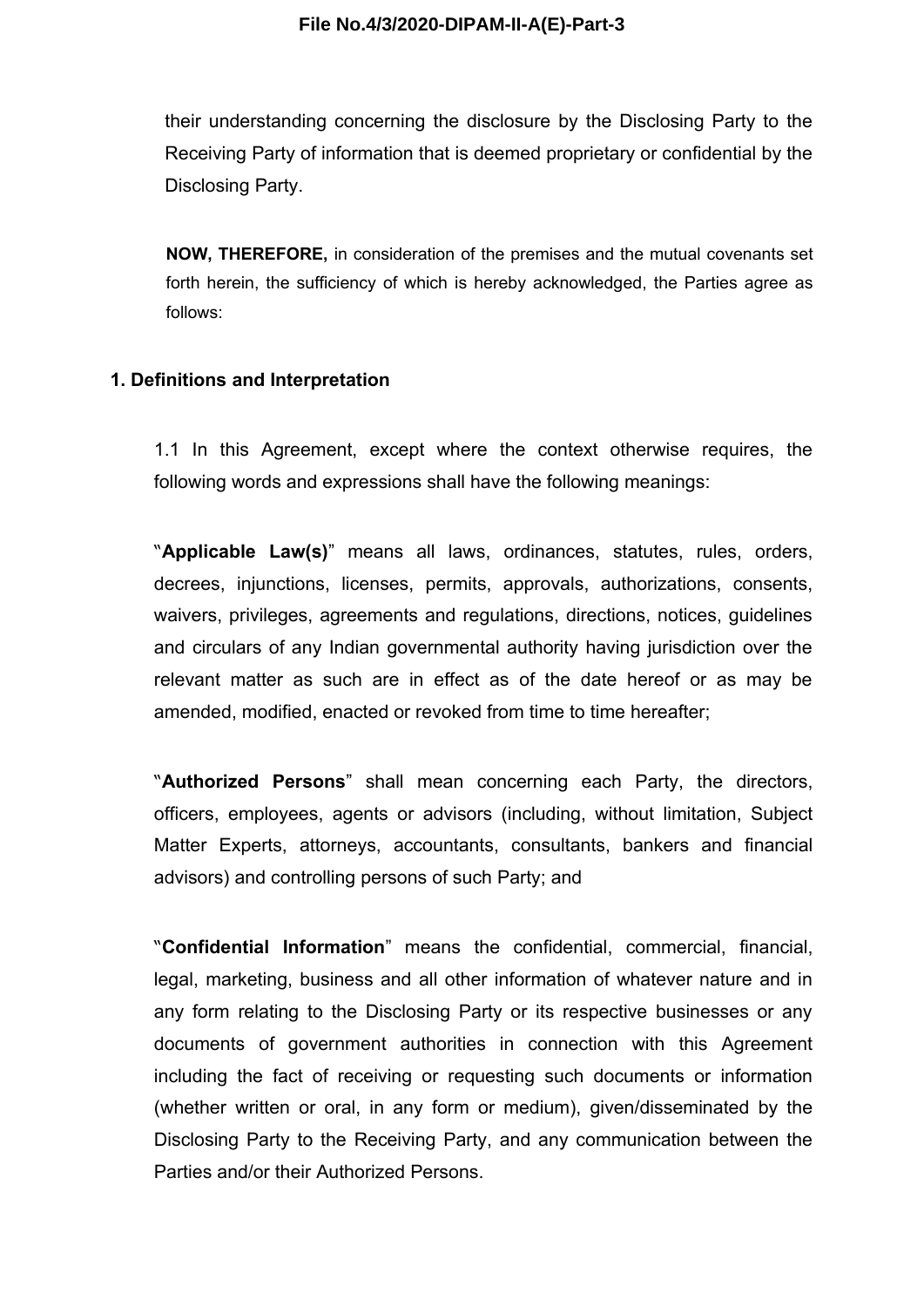1.2 In this Agreement (unless the context requires otherwise):

1.2.1 The terms "hereof", "herein", "hereby", "hereto", "hereunder" and derivative or similar words refer to this entire Agreement;

1.2.2 Heading, sub-headings and bold typeface are only for convenience and shall be ignored for interpretation;

1.2.3 Any term or expression used but not defined herein shall have the same meaning attributable to it under Applicable Law;

1.2.4 Words importing the singular include the plural and vice-versa; and

1.2.5 Any reference to this Agreement or other document shall include all amendments, changes and/ or modifications made to this Agreement or such other document in accordance with the provisions hereof or thereof.

#### **2. Obligations of the Receiving Party**

2.1 The Receiving Party hereby agrees and undertakes that it:

2.1.1 shall keep the Confidential Information confidential subject to the terms and conditions of this Agreement;

2.1.2 shall take all necessary and reasonable actions to maintain the confidentiality of the Confidential Information disclosed to it by the Disclosing Party;

2.1.3 shall not disclose to any third party the facts and any such information which has been made available to it without the prior written consent of the Disclosing Party.;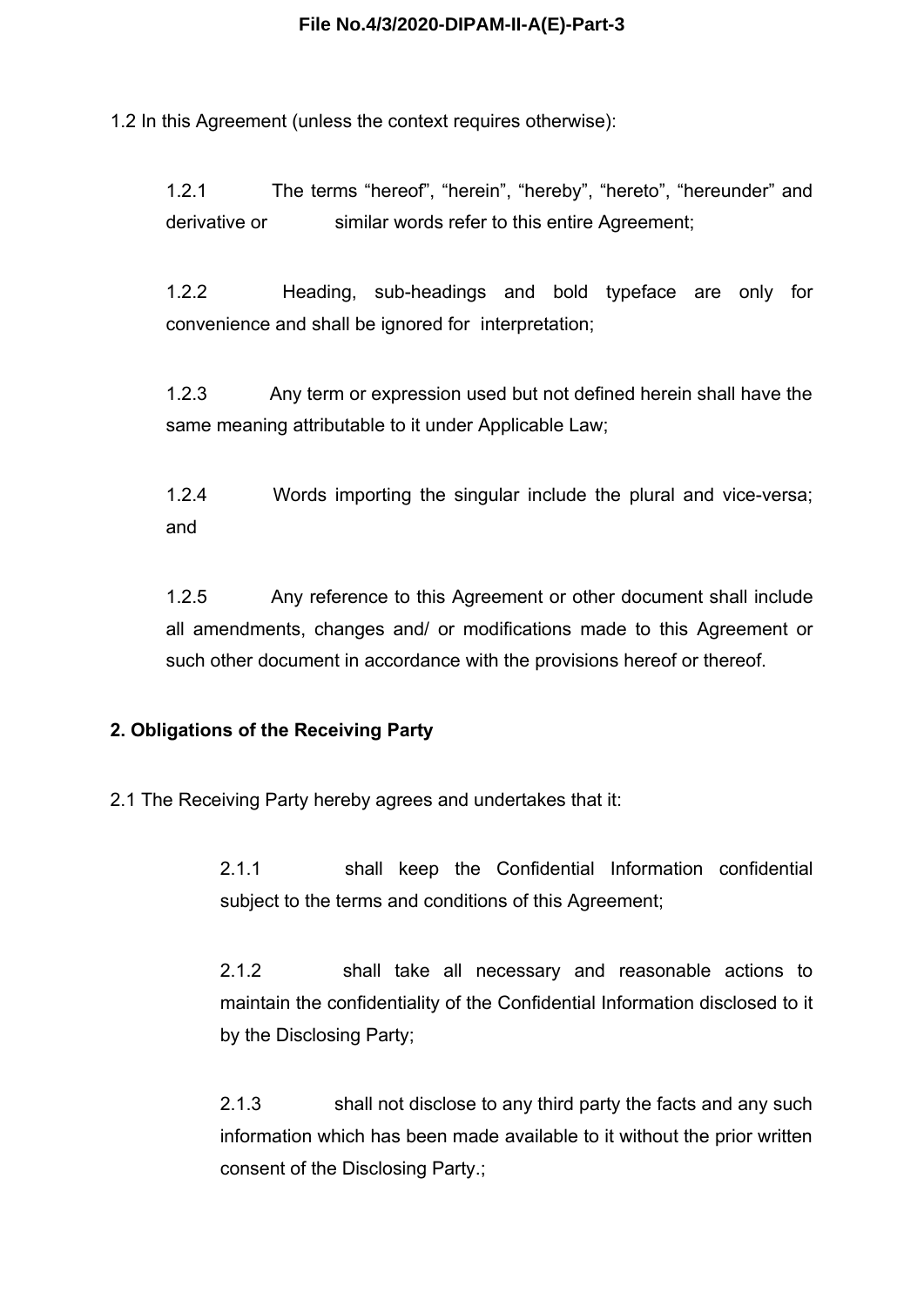2.1.4 shall not use the Confidential Information or any part of it for any purpose other than restricted to the intended purposes by the Disclosing Party;

2.1.5 shall not make any copies or make any summaries or transcripts of the whole or any part of the Confidential Information unless required for this Agreement or unless permitted in writing by the Disclosing Party;

2.1.6 shall notify the Disclosing Party immediately, if it becomes aware that any Confidential Information has been disclosed to or is in the possession of any person who is not an Authorized Person;

2.1.7 shall handover to an Authorised Person of the Disclosing Party and/or destroy and delete, as the case may be, any records of whatsoever nature in the possession, custody or control of the Receiving Party which contain any Confidential Information or which are produced or received by the Receiving Party in connection with the Confidential Information from the Disclosing Party upon fulfilment of the Purpose of this Agreement and not later than 7(seven) days from the date of written demand from the Disclosing Party. Provided, however, that Receiving Party may retain the Confidential Information as is necessary to enable it to comply with any Applicable Law;

2.1.8 shall not use the Confidential Information to the competitive disadvantage of the Disclosing Party; and

2.1.9 holds the Disclosing Party harmless and indemnified from any direct liability, direct damage, direct loss, reasonable cost or expense (including any reasonable attorney's fees)incurred or suffered by the Disclosing Party on account of the proven breach of any provision of this Agreement by the Receiving Party; provided, however, that the total liability of the Receiving Party to both DIPAM and the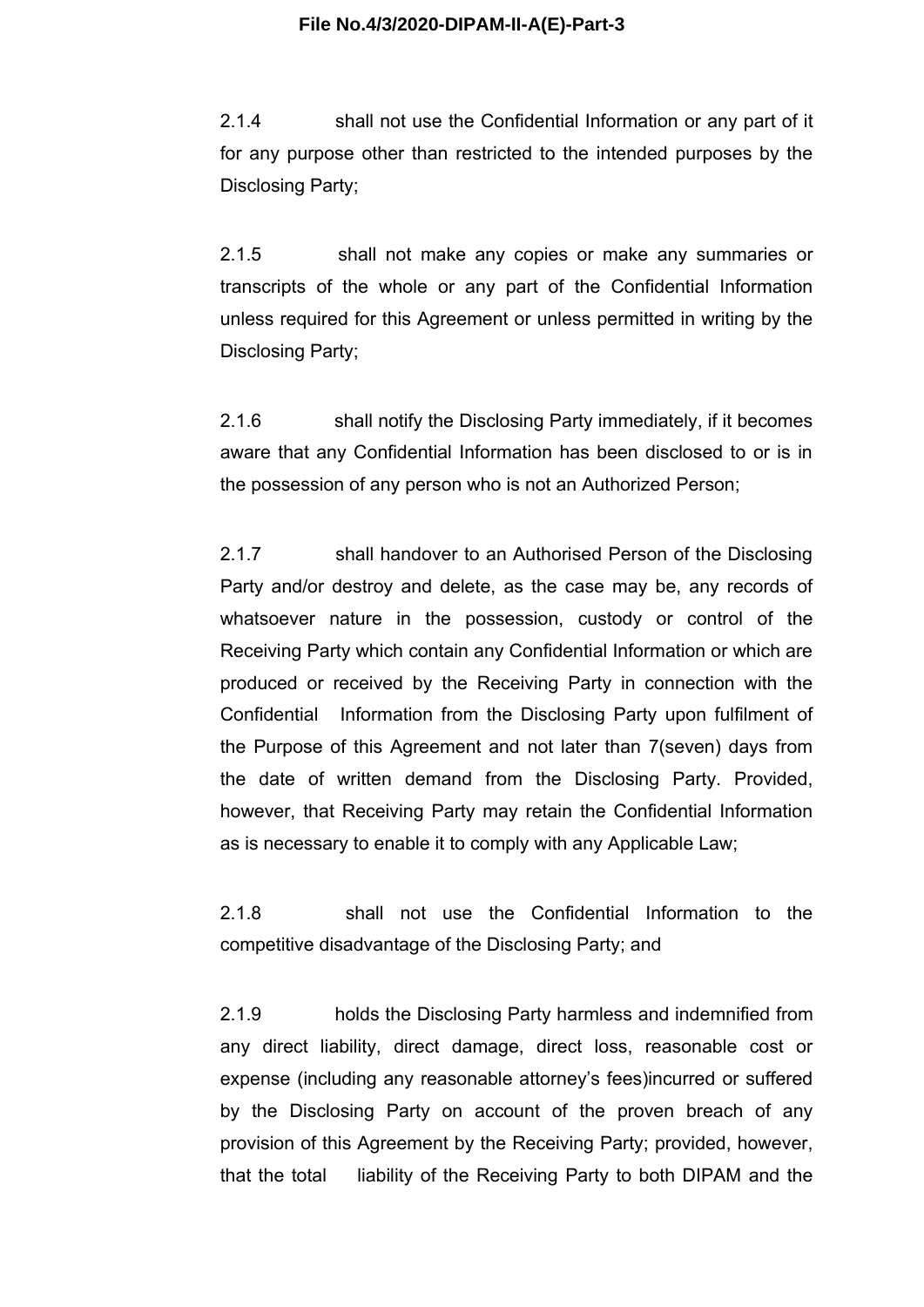Disclosing Party for the Proposed Transaction and/or this Agreement shall under no circumstances exceed the fees received by the Receiving Party in connection with the Proposed Transaction, except in the event of wilful misconduct or gross negligence by the Receiving Party.

2.2 The Receiving Party shall not be liable for release or disclosure of, and the confidentiality obligations under this Agreement shall not apply to, any Confidential Information that:

2.2.1 is required to be disclosed by any Applicable Law or any governmental or other regulatory, administrative or judicial authority of any country, provided that, to the extent legally permitted, the Receiving Party provides the Disclosing Party a prior written notice sufficient to allow the Disclosing Party to seek a protective order or other appropriate remedies;

2.2.2 at the time of its disclosure is within the public domain.

2.2.3 is or becomes part of the public knowledge by publication or otherwise than by breach or default of the Receiving Party; or

2.2.4 is approved in writing for public release by the Disclosing Party.

2.3 If any portion of any Confidential Information falls under one or more of the exceptions as set out in Clause 2.2 above, the remaining part/portion of the Confidential Information shall continue to be subject to the prohibitions and restrictions as set out in this Agreement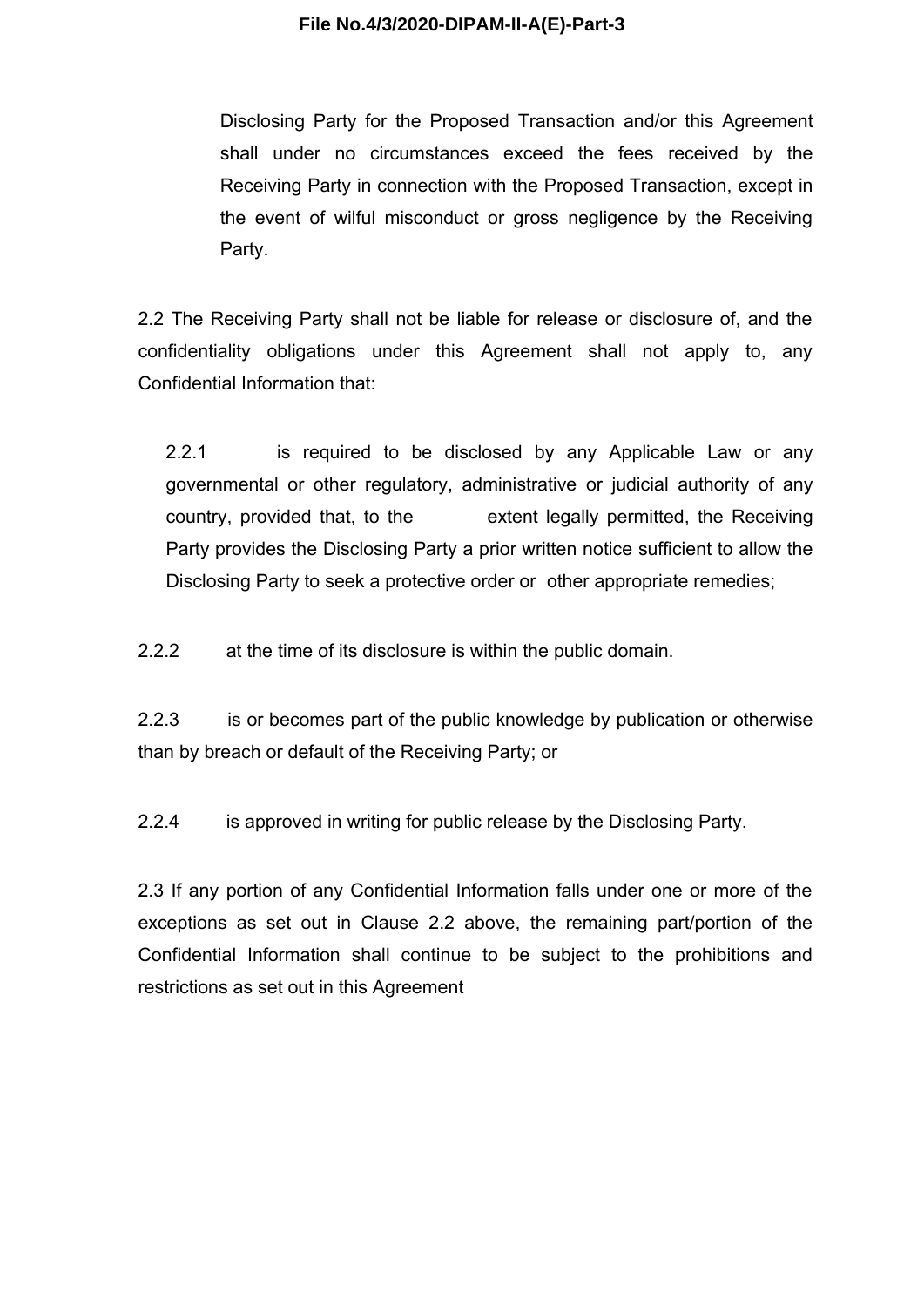#### **3. Ownership, Sharing, and Return of Confidential Information**

3.1 All Confidential Information shall be deemed to be (and all copies thereof or of any part or parts thereof shall become upon the creation thereof) and shall remain the property of the Disclosing Party.

3.2 Notwithstanding anything contained in Clause 2 of this Agreement, the Receiving Party shall be able to share Confidential Information with DIPAM, its professional and / or legal advisors, Department of Financial Services, Authorised Persons or any other entity authorised by DIPAM solely for the purpose of this Agreement. Confidential Information that constitutes unpublished price sensitive information will be identified by the Disclosing Party as "unpublished price sensitive information" as defined in the Securities and Exchange Board of India (Prohibition of Insider Trading) Regulations, 2015 (as amended). Provided further that Confidential Information identified as "unpublished price sensitive information" by the Disclosing Party may be shared with the aforementioned persons if the Disclosing Party consents to such sharing and informs the Receiving Party(ies) that such information can be shared with the aforementioned persons as per Applicable Law. Upon fulfilment of the Purpose and not later than 7 (seven) days from the date of written demand from the Disclosing Party, the Receiving Party shall return to the Disclosing Party or erase, delete and destroy all the Confidential Information and records or materials related thereto, which are in possession of the Receiving Party, as the case may be, provided however that Receiving Party may retain the Confidential Information as is necessary to enable it to be in compliance with any Applicable Law.

#### **4. Governing Laws and Settlement of Dispute**

This Agreement, including but not limited to any dispute or claim relating to this Agreement or the rights of the Parties, shall be governed by and construed in accordance with the laws of India. Both the Parties agree to submit to the exclusive jurisdiction of the courts at New Delhi, India for disputes arising out of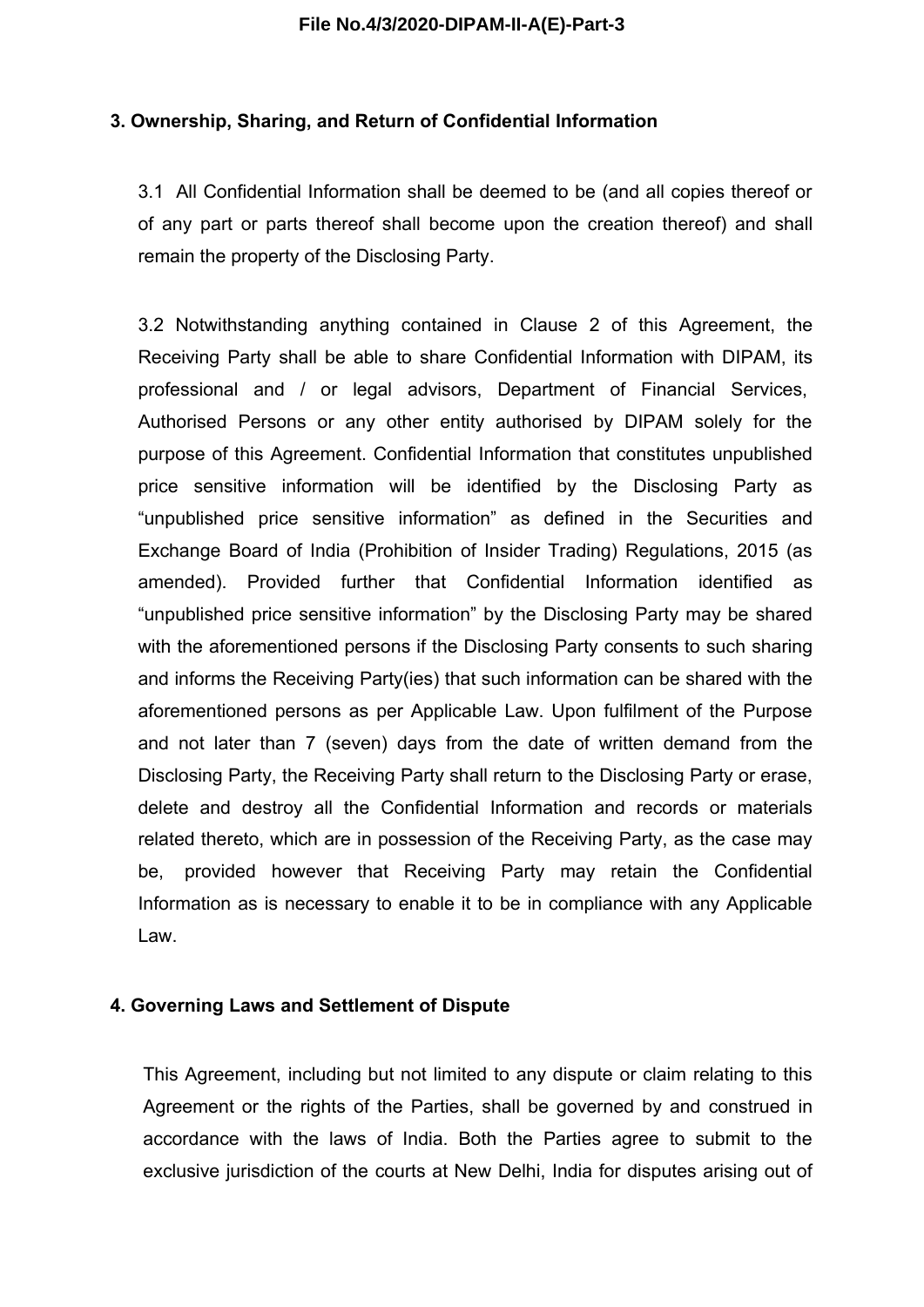this Agreement.

# **5. Counterparts**

This Agreement may be executed in two or more counterparts, each of which, when executed and delivered, shall be deemed an original, but all of which together shall constitute the same instrument and any Party may execute this Agreement by signing any one or more of such originals or counterparts.

#### **6. Term**

This Agreement including the confidentiality obligations contained herein shall survive for 3 (three) years of: (a) closing of the Proposed Transaction; or (b) the date on which it is determined that the Proposed Transaction will not be consummated, whichever is later.

The Parties hereto have entered into this Agreement the day and year first above written:

| For and on behalf of: |  |
|-----------------------|--|
|-----------------------|--|

Legal Advisor

 $\frac{1}{2}$ 

 $\frac{1}{2}$ 

Name: \_\_\_\_\_\_\_\_\_\_\_\_\_\_\_ Name:

Designation:\_\_\_\_\_\_\_\_\_\_\_ Designation:

DIPAM DFS

For and on behalf of:

\_\_\_\_\_\_\_\_\_\_\_\_\_\_\_\_\_\_\_\_\_\_ LICI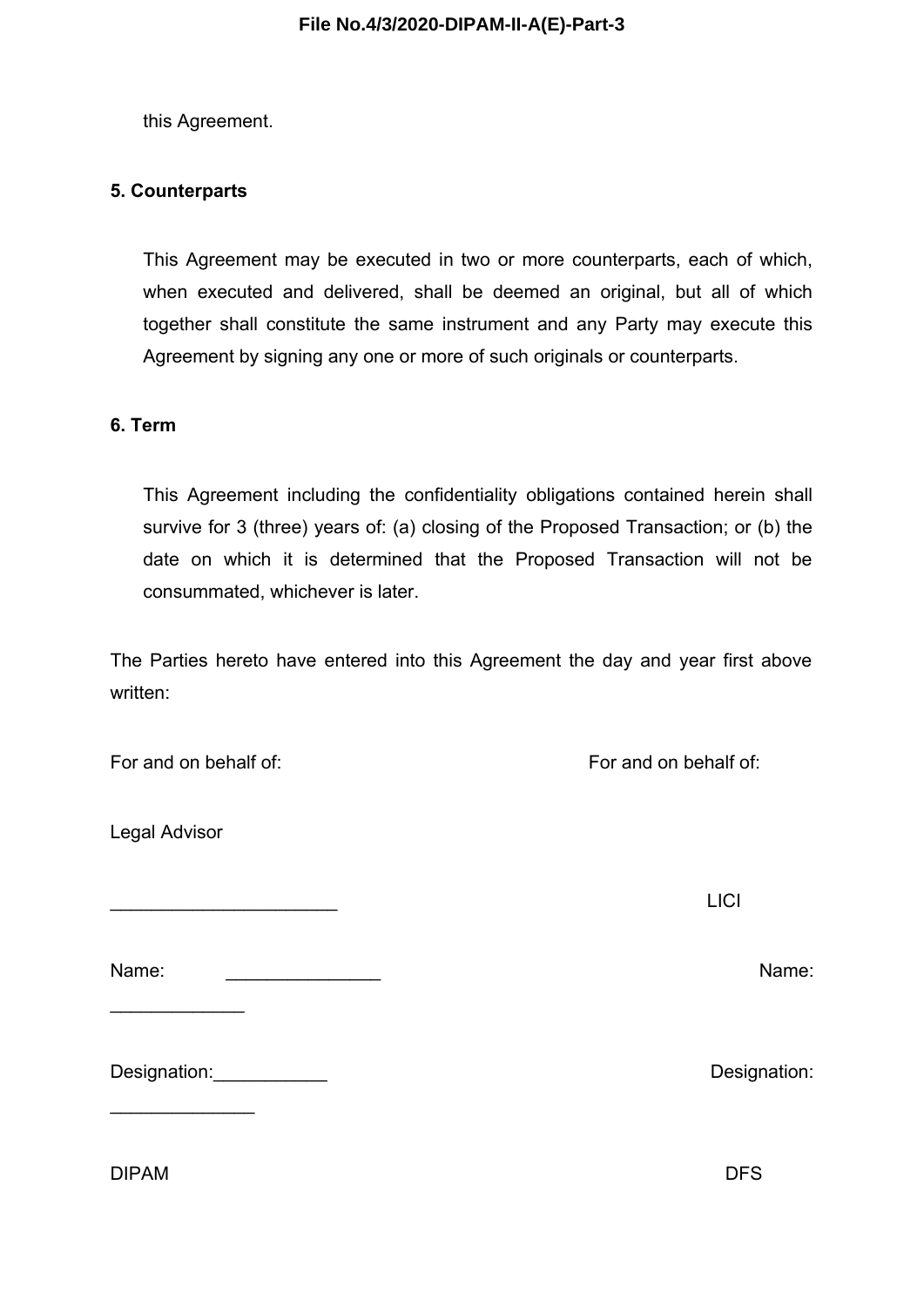Name: \_\_\_\_\_\_\_\_\_\_\_\_\_\_\_ Name:

Designation:\_\_\_\_\_\_\_\_\_\_\_ Designation:

 $\frac{1}{2}$ 

 $\frac{1}{2}$ 

**Annexure-VII**

No. 5/3/2011-Policy Government of India Ministry of Finance Department of Disinvestment

> Block 14, CGO Complex, Lodhi Road, New Delhi- 110003

> > Dated the 8<sup>th</sup> June, 2011

# OFFICE MEMORANDUM

# **Subject: Guidelines for qualification of Advisers for disinvestment process.**

In order to inspire public confidence in the selection of Advisers through competitive bidding, the Government had framed comprehensive and transparent guidelines defining the criteria for their selection. In addition to using a set of criteria like sector experience, knowledge, commitment etc., additional criteria for qualification/disqualification of the parties to act as Advisers to the Government for disinvestment transactions were prescribed by the Department of Disinvestment vide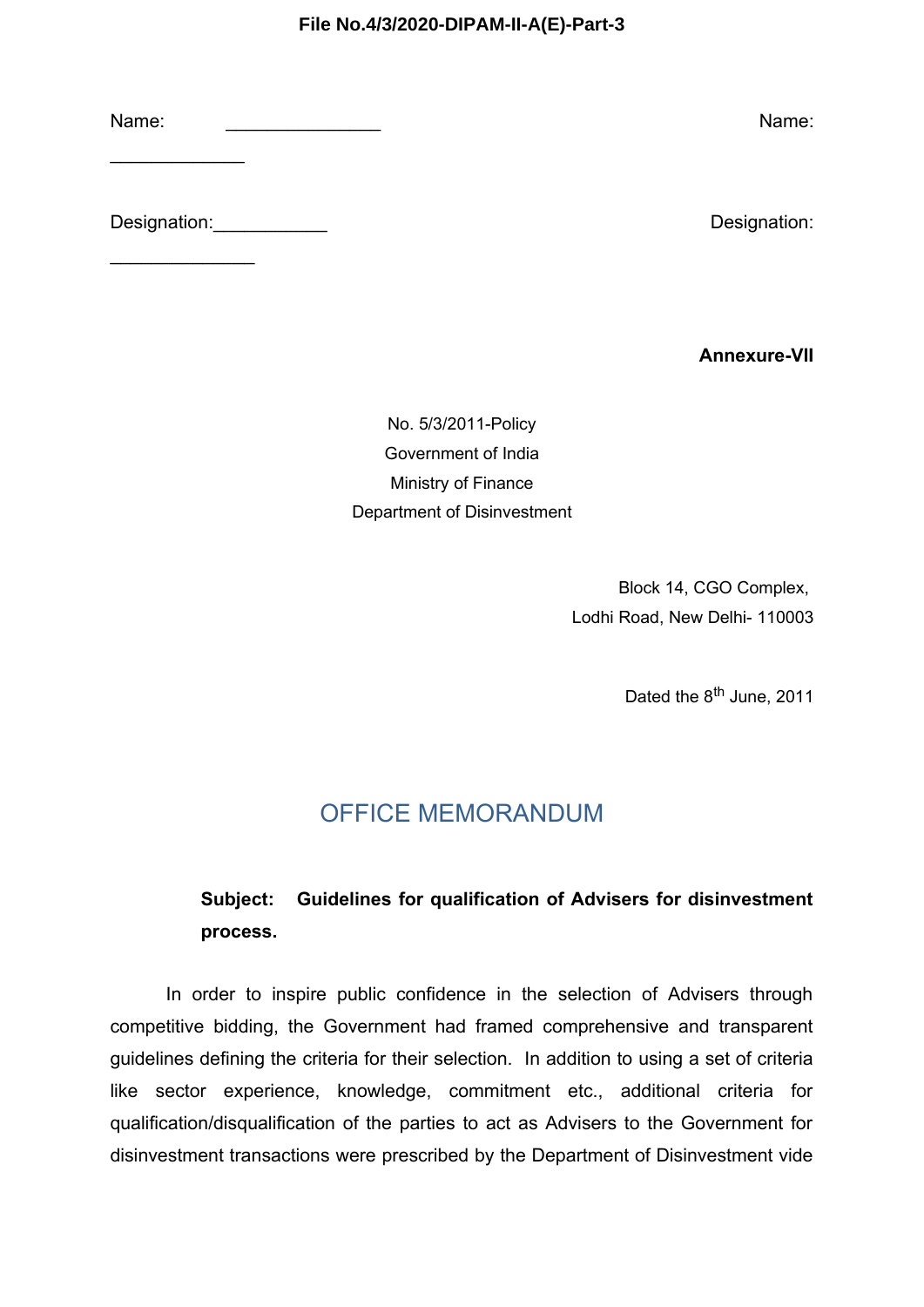#### its O.M. No. 5/3/2011 – Policy dated 2.5.2011.

2. In supersession of the above-mentioned O.M. of this Department, the revised criteria for qualification/disqualification of the parties to act as Advisers for disinvestment transactions would be as under:

- a. Any conviction by a Court of Law or indictment/adverse order by a regulatory authority for a grave offence against the Advising concern or its sister concern would constitute a disqualification. Grave offence would be defined to be of such a nature that it outrages the moral sense of the community. The decision in regard to the nature of offence would be taken on a case-to-case basis after considering the facts of the case and relevant legal principles by the Government. Similarly, the decision in regard to the relationship between the sister concerns would be taken based on relevant facts and after examining whether the two concerns are substantially controlled by the same person/persons.
- b. In case such a disqualification takes place, after the entity has already been appointed as Adviser, the party would be under an obligation to withdraw voluntarily from the disinvestment process, failing which the Government would have the liberty to terminate the appointment/contract.
- c. Disqualification shall continue for a period that Government deems appropriate.
- d. Any entity, which is disqualified from participating in the disinvestment process, would not be allowed to remain associated with it or get associated merely because it has preferred an appeal against the order based on which it has been disqualified. The mere pendency of appeal will have no effect on the disqualification.
- e. The disqualification criteria would come into effect immediately and would apply to all the Advisers already appointed by the Government for various disinvestment transactions, which have not yet been completed.
- f. Before disqualifying a concern, a Show Cause Notice why it should not be disqualified would be issued to it and it would be given an opportunity to explain its position.
- g. Henceforth, these criteria will be prescribed in the advertisements seeking Expressions of Interest (EOI) from the interested parties to act as Adviser. Further, the interested parties shall be required to provide with their EOI an undertaking to the effect that no investigation by a regulatory authority is pending against them. In case any investigation is pending against the concern or its sister concern or against the CEO or any of its Directors/Managers/Employees, full details of such investigation including the name of the investigating agency, the charge/offence for which the investigation has been launched, name and designation of persons against whom the investigation has been launched and other relevant information should be disclosed, to the satisfaction of the Government. For other criteria also, similar undertaking will be obtained along with EOI. They would also have to give an undertaking that if they are disqualified as per the prescribed criteria, at any time before the transaction is completed, they would be required to inform the Government of the same and voluntarily withdraw from the assignment.
- h. The interested parties would also be required to submit a list of or disclose any mandated transactions which are in the same line of business as that of the company (being disinvested) in respect of any transaction of same nature as the transaction for which the Government and/or the Company (being disinvested) is proposing to select or have appointed the Adviser and confirm in writing that there exists no conflict of interest as on the date of submitting their proposal for appointment/ their appointment as Advisers in handling of the transaction and that, in future, if such a conflict of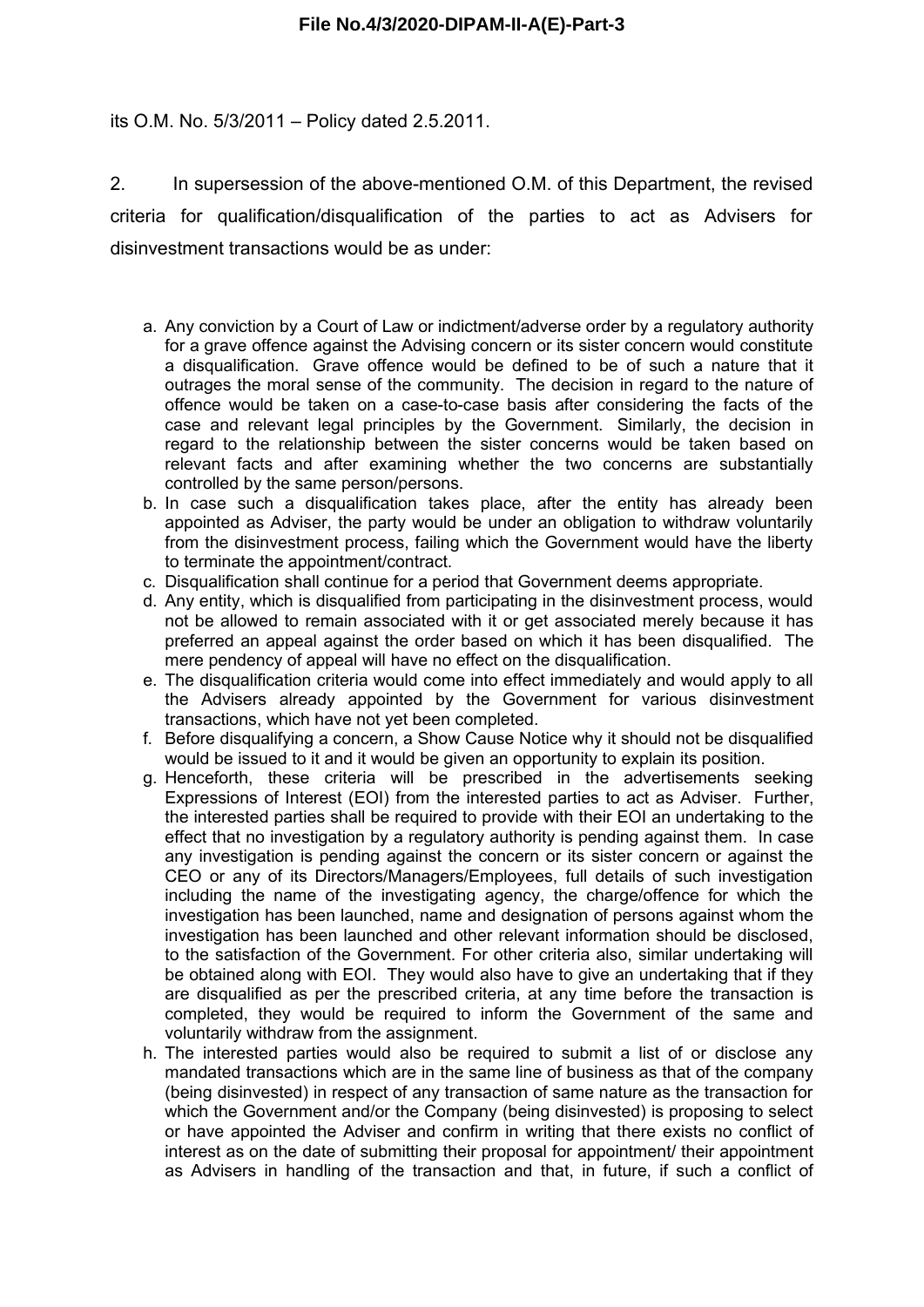interest arises, the Adviser would immediately intimate the Government/Company (being disinvested) of the same.

The Government/Company (being disinvested) shall at its sole discretion after providing due and reasonable opportunity decide whether such future conflict of interest shall materially adversely affect the interest of the Government and the Company (being disinvested) in relation to the transaction and shall be entitled to grant the consent to the Adviser to continue as Adviser or terminate the appointment of the Adviser. For disinvestment purposes, conflict of interest is defined to include engaging in any activity or business by the Adviser in association with any third Party, during the engagement, which would or may be reasonably expected to, directly or indirectly, materially adversely affect the interest of Government of India and/ or the Company (being disinvested) in relation to the transaction, and in respect of which the Adviser has or may obtain any proprietary or confidential information during the engagement, that, if known to any other client of the Adviser, could be used in any manner by such client to the material disadvantage of Government of India and/ or the Company (being disinvested) in the transaction.

- i. The conflict of interest would be deemed to have arisen if any Adviser in respect of the transaction is appointed by a third party for advising or acting on behalf of or associated with any other person or entity (including any company, partnership, proprietary concern or individual or an HUF or association of persons or body of individuals) which is engaged in the same line of business as that of the Company (being disinvested), in respect of any transaction of same nature as the transaction for which the Government and/or the Company (being disinvested) is proposing to select or have appointed the Adviser. Further, the decision of the Government/Company (being divested) as to whether such other person or entity is engaged in the same line of business as that of the Company being disinvested, shall be final and binding on the Adviser.
- j. The conflict of interest would also be deemed to have arisen if any Adviser firm/ concern has any professional or commercial relationship with any bidding firm/ concern for the same disinvestment transaction during the pendency of such transaction. In this context, both Adviser firm and bidding firm would mean the distinct and separate legal entities and would not include their sister concern, group concern or affiliates etc. The professional or commercial relationship is defined to include acting on behalf of the bidder or undertaking any assignment for the bidder of any nature, whether or not directly related to disinvestment transaction. (This clause is applicable in strategic sale only).
- k. The interested parties would also be required to give information and disclose that as on the date of submitting their proposal for appointment/ their appointment as Advisers in respect of the transaction, they are advising or acting on behalf of or associated with any other person or entity (including any company, partnership, proprietary concern or individual or an HUF or association of persons or body of individuals) which is engaged in the same line of business as that of the Company (being disinvested), in respect of any transaction of same nature as the transaction for which the Government and/or the Company (being disinvested) is proposing to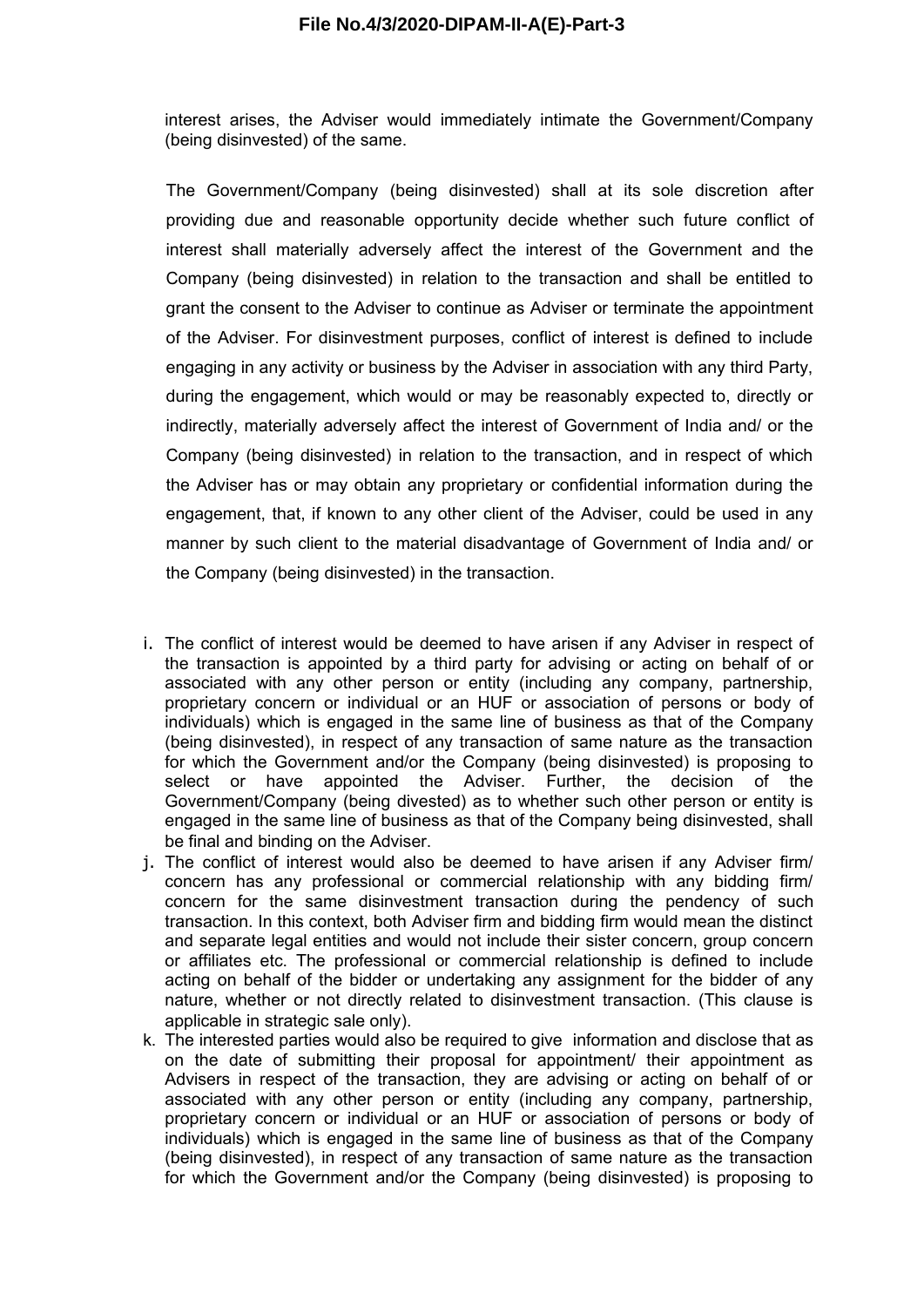select or have appointed the Adviser.

- In the event the Adviser fails to disclose that it is advising or acting on behalf of or associated with any other person or entity which is engaged in the same line of business as that of the Company (being disinvested), in respect of any transaction of same nature as the transaction for which the Government and/ or the Company (being disinvested) is proposing to select or have appointed the Adviser, at the time of giving the afore-mentioned undertaking, the Government/Company (being disinvested) shall be entitled to terminate their appointment. Before terminating the appointment, a show cause notice stating why its appointment should not be terminated would be issued giving it an opportunity to explain its position.

- l. For a period commencing from the date of appointment of the Adviser till the completion of the transaction, the Adviser shall keep the Company/ Government informed of any mandate/contract entered into to advise or act on behalf of or associate itself with, any other person or entity (including any company, partnership, proprietary concern or individual or an HUF or association of persons or body of individuals) which is engaged in the same line of business as that of the Company being disinvested, in respect of any transaction of same nature as the transaction in respect of which the Adviser has been appointed as the Adviser. Provided that, if six months or more have elapsed from the date of appointment as Adviser to the government disinvestment transaction, the Adviser would normally be permitted by the Government/Company (being disinvested), save for exigent circumstances. The decision of the Government/Company (being disinvested) in this regard shall be final and binding on the Adviser. Further, the decision of the Government/Company (being divested) as to whether such other person or entity is engaged in the same line of business as that of the Company being disinvested, shall be final and binding on the Adviser.
- m. For the purpose of clauses (k) and (l) above, the 'nature' of transaction may include, but not be limited to, a capital market transaction which in turn could include, but not be limited to, a domestic offering of shares or any other security, whether by way of Initial Public Offer or Further public offer or qualified institutions placement or issue of IDRs or by any other manner, as well as the international offering of securities, whether by way of issue of ADRs, GDRs or FCCBs or by any other manner.
- n. In the event the Adviser fails to obtain the prior written consent of the Government/Company (being disinvested) as aforesaid, the Government/ Company (being disinvested) shall be entitled to terminate the appointment of the Adviser. Before terminating the appointment, a show cause notice stating why its appointment should not be terminated would be issued to the Adviser giving it an opportunity to explain its position.

(V.P. Gupta)

Deputy Secretary to the Government of India

Tel: 2436 8036